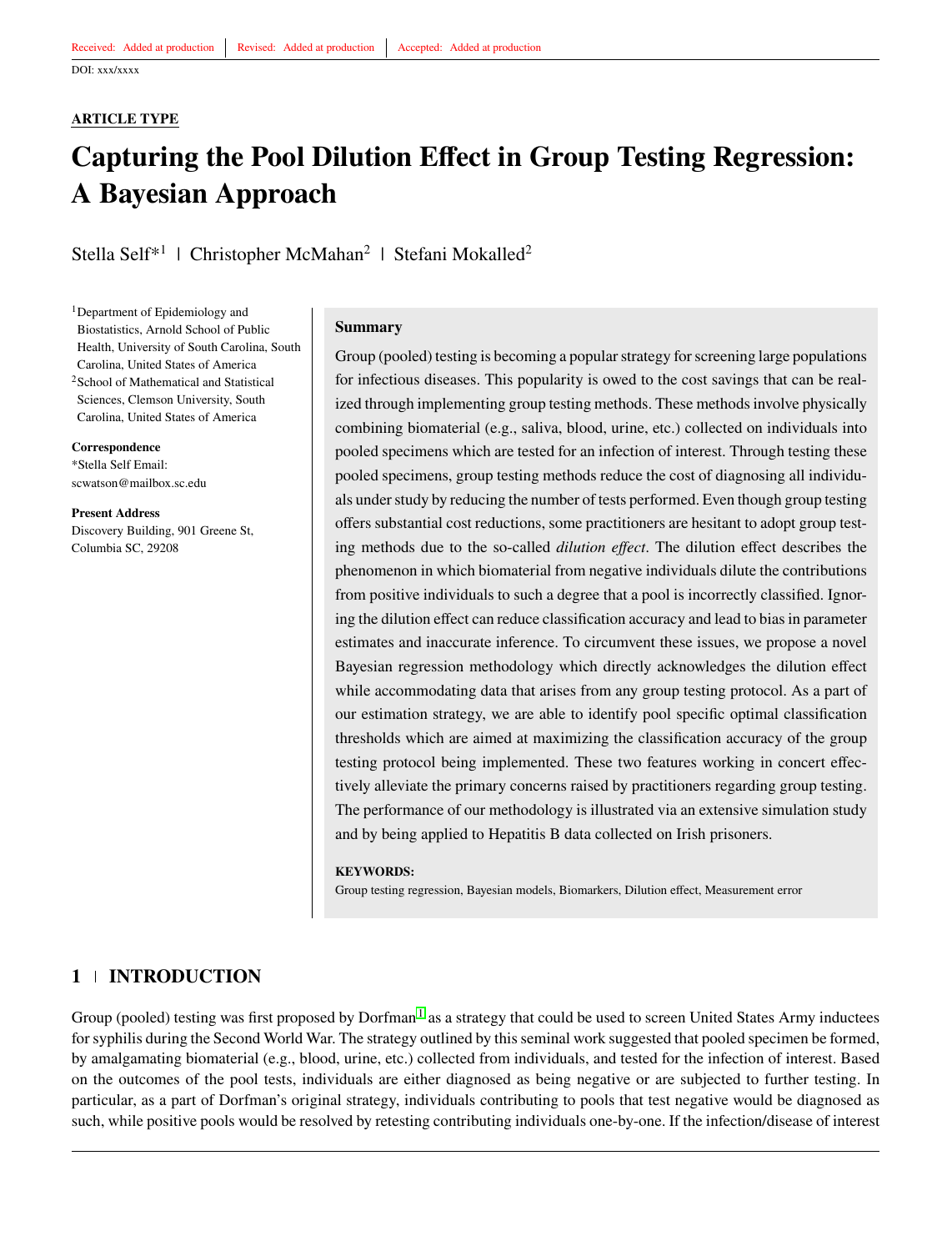is relatively rare, it is easy to see that this testing strategy can confer a substantial reduction in testing cost, i.e., in such settings a majority of the pools will be negative allowing practitioners to diagnose all contributing individuals at the expense of a single diagnostic test per pool. Given these potential cost savings, group testing has been adopted to screen for a variety of infectious diseases (e.g., HIV<sup>[2](#page-11-1)</sup>, Zika<sup>[3](#page-11-2)</sup>, influenza<sup>[4](#page-11-3)</sup>, SARS-CoV-2<sup>[5](#page-11-4)</sup>, etc.) as well as in alternate application areas (e.g., animal testing<sup>[6](#page-11-5)[,7](#page-11-6)</sup>, bio-terrorism detection<sup>[8](#page-11-7)</sup>, drug discovery<sup>[9](#page-11-8)</sup>, genetics<sup>[10](#page-11-9)</sup>, etc.).

In addition to case identification (i.e. determining which specific individuals have a disease, prior infection, etc.), group testing has also been posited as a tool that can be used to reduce costs associated with conducting surveillance. This is accomplished by designing statistical methodologies that can estimate population level characteristics based on data arising from implementing a group testing protocol. The origins of the group testing estimation problem can be traced to Thompson  $(1962)^{11}$  $(1962)^{11}$  $(1962)^{11}$  and Chiang and Reeves  $(1962)^{12}$  $(1962)^{12}$  $(1962)^{12}$ , who independently developed a prevalence estimator based on test outcomes taken solely on pooled specimen. Since this proposal, the prevalence estimation problem has received considerable attention, e.g., see Hung and Swallow<sup>[13](#page-12-1)</sup> for a nice review. Extending these works to allow for the inclusion of covariate information, a number of regression procedures have been developed, which include parameteric  $14,15,16$  $14,15,16$  $14,15,16$ , semiparameteric  $17,18$  $17,18$ , and non-parametric  $19,20,21$  $19,20,21$  $19,20,21$  techniques. A common limitation among the aforementioned methodologies is that they do not account for the *dilution effect*, which, if present and unaccounted for, can lead to bias in parameter estimates and inaccurate inference.

To understand the underpinnings of the dilution effect, one must consider the underlying mechanism by which diagnostic tests classify the infection status of a specimen (pooled or unpooled). Most assays render a binary diagnosis based on the measured concentration of a continuous biomarker (e.g., antibody level, antigen concentration, etc.) which is indicative of the infection of interest. Thus, a diagnosis is levied based on whether a measured biomarker concentration exceeds a diagnostic threshold, with elevated concentrations typically being indicative of infection. With this in mind, the dilution effect describes the phenomenon by which an assay's sensitivity (ability to classify a truly positive sample as such) is adversely impacted by pooling multiple biospecimens. This impact is due to the biomarker concentration of a positive specimen being diluted when pooled with several negative ones.

To account for the dilution effect, a number of regression methodologies have been developed. McMahan et al.<sup>[22](#page-12-10)</sup> was the first to propose such a procedure, though this proposal incorporates data from master pools only. Wang et al.<sup>[23](#page-12-11)</sup> expanded on this approach by incorporating data arising from retesting protocols. Other approaches include Delaigle and Hall  $^{24}$  $^{24}$  $^{24}$  and Warasi et al  $^{25}$  $^{25}$  $^{25}$ . More recently, Mokalled et al.<sup>[26](#page-12-14)</sup> developed a regression methodology which acknowledges the dilution effect by assuming that the observed testing outcomes are continuous biomarker concentrations. A primary strength of this work is that the underlying biomarker distributions for the positive and negative individuals are assumed to be unknown and are estimated as part of the regression procedure, thus circumventing restrictive assumption made by previous proposals. However, this approach cannot accommodate data observed from resolving positive pools and it ignores the potential for measurement error.

To overcome these limitations, herein we develop a novel Bayesian group testing regression methodology which specifically accounts for the dilution effect. Our approach, unlike Mokalled et al.  $^{26}$  $^{26}$  $^{26}$ , can accommodate testing data arising from any group testing protocol, can easily be implemented under any biomarker distributional assumptions, and directly acknowledges the error associated with measuring the biomarker concentrations. In developing our approach, we consider four commonly encountered settings; namely, 1) the information available on the biomarker distributions is poor quality, 2) there is limited information available, 3) there is a great deal of information available, and 4) the distributions are known. Through analyzing continuous outcomes measured on pools, our approach can estimate both a regression function and the distributions of the biomarker concentrations of positive and negative individuals. Further, in settings where limited/poor information is available for the biomarker distributions, we propose a two-stage procedure under which our proposed modeling framework can be used to set diagnostic thresholds to minimize misclassifications, thus merging the classification and estimation problems. To facilitate model fitting, an easy to implement Markov chain Monte Carlo (MCMC) posterior sampling algorithm is developed. The finite sample performance of our approach is illustrated through in depth numerical studies and by being applied to Hepatitis B virus (HBV) data collected on Irish prisoners.

The remainder of this article is organized as follows. In Section 2, we develop our Bayesian regression methodology for group testing data. This includes deriving the observed data likelihood, developing the proposed MCMC posterior sampling algorithm, and outlining our two-stage procedure for estimating pool-specific thresholds. Section 3 covers case identification. In Section 4, we use simulation to assess the performance of both the proposed estimation and case identification aspects of our work. In Section 5, we apply our methods to the HBV data. In Section 6, we conclude with a summary discussion. Additional details are provided in the Web Appendix.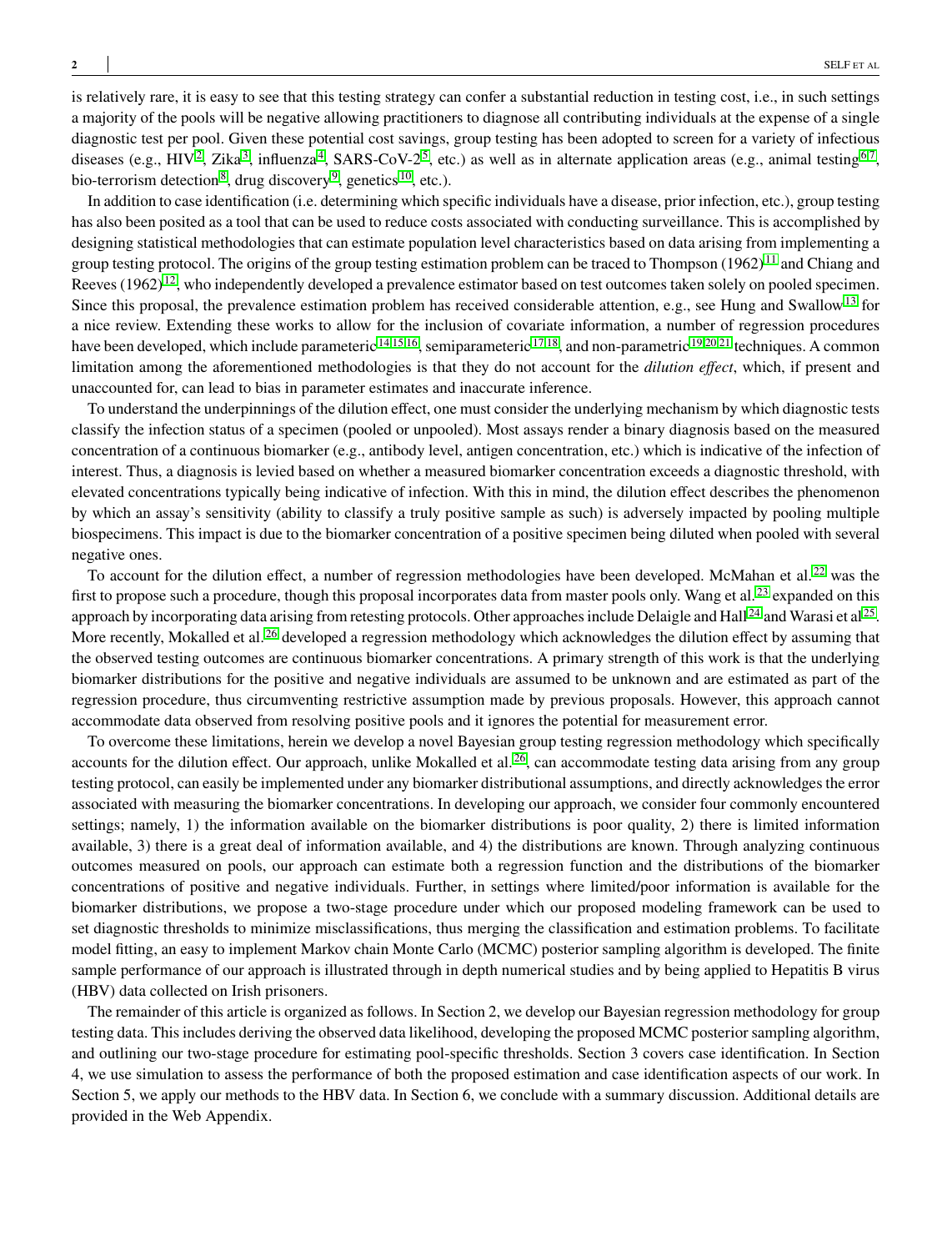# **2 METHODOLOGY**

#### **2.1 The Model**

Suppose we are screening  $N$  individuals for a disease/infection of interest via a group testing protocol. Let  $Y_i$  denote the true infection status of the *i*th individual, for  $i = 1, ..., N$ , with the convention that  $Y_i = 1$  indicates that the individual is infected and  $Y_i = 0$  otherwise. We assume that an individual's true disease status can be associated with a set of  $Q$  individual-level covariates, denoted *𝒙<sup>𝑖</sup>* , through the following model

$$
Y_i | \mathbf{x}_i, \boldsymbol{\beta} \stackrel{ind}{\sim} \text{Bernoulli}\{g^{-1}(\mathbf{x}'_i \boldsymbol{\beta})\}, \text{ for } i = 1, ..., N,
$$
 (1)

where  $\beta$  is a *Q*-dimensional vector of regression coefficients and  $g(\cdot)$  is a known binary link function, e.g., logistic, probit, etc. As is common in the literature, we assume that the individuals' statuses (i.e., the  $Y_i$ 's) are conditionally independent given the covariate information. Moreover, it is important to note that in the presence of imperfect testing the  $Y_i$ 's are unobservable, even under individual level testing.

In our proposed modeling framework, we relate the individuals' true statuses to the outcomes measured on pools through their true biomarker concentrations. To this end, let  $\zeta$ <sup>*i*</sup> denote the true biomarker concentration of the *i*th individual, and we assume that these variables are conditionally (given  $Y_i$ ) distributed as

<span id="page-2-0"></span>
$$
\zeta_i|Y_i, \theta_0, \theta_1 \sim (1 - Y_i)f_{\zeta}(\zeta|\theta_0) + Y_i f_{\zeta^+}(\zeta|\theta_1),\tag{2}
$$

where  $f_{\zeta}(\cdot|\theta_0)$  and  $f_{\zeta}(\cdot|\theta_1)$  are the probability density functions of the biomarker concentrations of the negative and positive individuals, respectively, and  $\theta = (\theta_0, \theta_1)'$  is a vector of parameters governing these distributions. A few comments are warranted. First, given the individuals' true statuses, we assume that the  $\zeta_i$  are conditionally independent of each other and the covariates. Second, as with the individuals' true statuses, in the presence of imperfect testing the  $\zeta_i$ 's are unobservable. Lastly, in some settings it may be reasonable to assume  $\theta$  is known, while in others it may be unknown. When  $\theta$  is unknown, some information (of various quality and quantity) might nevertheless be available. Our method facilitates the inclusion of such information if it exists.

To develop a general methodology, we note that many group testing protocols have been proposed for classification<sup>[1](#page-11-0)[,27](#page-12-15)[,28](#page-12-16)[,29](#page-12-17)</sup> and/or quality control purposes<sup>[30,](#page-12-18)[31](#page-12-19)</sup>. Most of these protocols require a number of the individuals under study to be tested in multiple pools. To track pool membership, we introduce the index set  $P_i$  which identifies the individuals who contributed to the *j*th pool, for  $j = 1, ..., J$ , i.e.  $i \in \mathcal{P}_j$  if and only if individual *i* contributes biomaterial to pool *j*. Herein, unlike previous proposals, we assume that the observed data collected from assaying the *j*th pool consists of its measured biomarker concentration, which we denote by  $C_j$ , for  $j = 1, ..., J$ . To relate the individuals' true biomarker concentrations to those measured on pools, we assume that the (true) biomarker concentration of the *j*th pool,  $\zeta_{p_j}$ , is the arithmetic average of the concentrations of the contributing individuals, i.e.,  $\zeta_{P_j} = |P_j|^{-1} \sum_{i \in P_j} \zeta_i$ . This assumption is common among the literature <sup>[23,](#page-12-11)[26](#page-12-14)</sup> and is reasonable as long as pools are formed from equal volume aliquots. To relate these two variables, we assume the following classical measurement error model

$$
C_j|\zeta, \tau^2 \stackrel{ind}{\sim} \text{Normal}(\zeta_{P_j}, \tau^2) \text{ for } j = 1, ..., J,
$$

where  $\zeta = (\zeta_1, \zeta_2, ..., \zeta_N)'$ , and  $\tau^2 > 0$  is an unknown error variance. A few comments are warranted. First, given that a number of the individuals may contribute to multiple pools, the  $C_j$ 's are generally not independent. Although, under our assumed measurement error model, the  $C_j$ 's are conditionally independent given the true biomarker concentrations of the pools (or equivalently  $\zeta$ ).

This observation forms the crux of our model fitting strategy. In particular, by exploiting the conditional independence, one can express the conditional distribution of the observed data as:

$$
\pi(C|\delta) = \int \pi(C|\zeta,\delta)\pi(\zeta|\delta)d\zeta
$$
  
= 
$$
\int \pi(C|\zeta,\delta) \sum_{Y \in \mathcal{Y}} \pi(\zeta|Y,\delta)\pi(Y|\delta)d\zeta
$$
  
= 
$$
\int \prod_{j=1}^{J} f(C_j|\zeta_{P_j},\tau^2) \sum_{Y \in \mathcal{Y}} \prod_{i=1}^{N} f_{\zeta^{-}}(\zeta_i|\theta_0)^{1-Y_i} f_{\zeta^{+}}(\zeta_i|\theta_1)^{Y_i} g^{-1}(x_i\beta)^{Y_i} \{1 - g^{-1}(x_i\beta)\}^{1-Y_i} d\zeta,
$$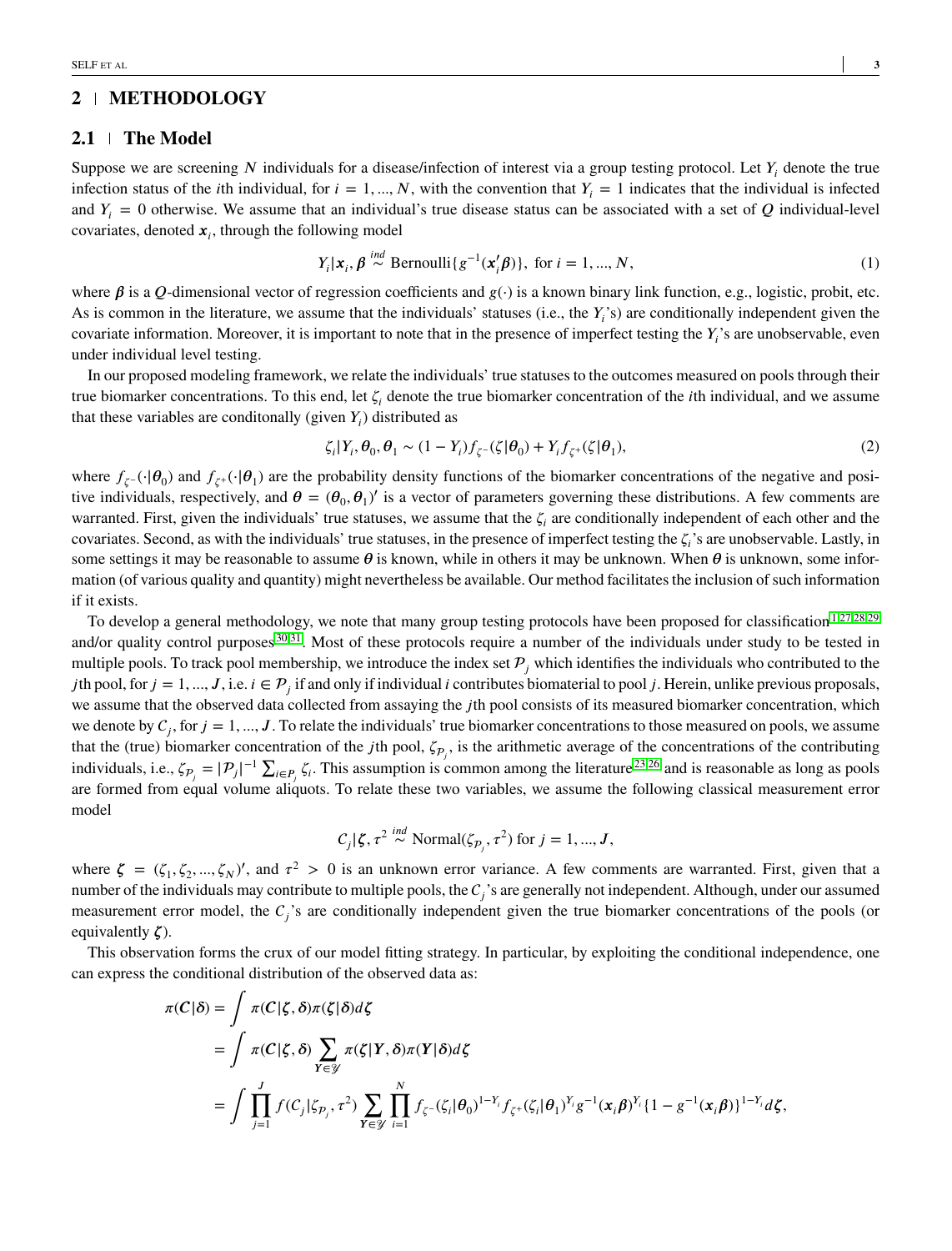where  $\mathbf{C} = (C_1, C_2, ..., C_J)'$ ,  $\delta = (\theta, \beta, \tau^2)'$ ,  $Y = (Y_1, Y_2, ..., Y_N)'$ ,  $\mathcal{Y} = {\mathbf{y} = (y_1, y_2, ..., y_N)}'$ :  $y_i \in \{0, 1\}$ , and  $f(\cdot | a, b)$  is the probability density function of a normal random variable with mean *a* and variance *b*. Given the observed data model, we can complete our Bayesian model by assigning prior distributions for the model parameters. To this end, we specify normal and inverse gamma priors for  $\beta$  and  $\tau^2$ , respectively, i.e.,  $\beta \sim N(0, \Sigma_\beta)$  and  $\tau^2 \sim IG(\alpha_\tau, \beta_\tau)$ . In practice, the hyperparameters of these priors are selected so that they are diffuse  $32$ , though if the magnitude of measurement error is well-understood for laboratory procedure under consideration, an informative prior distribution could be used; for more information on how this can be accomplished see Klauenberg et al.  $(2015)^{33}$  $(2015)^{33}$  $(2015)^{33}$ . The prior specifications for  $\theta_0$  and  $\theta_1$  are intrinsically tied to the assumed distributional families of  $f_{\zeta}$ - and  $f_{\zeta}$ <sup>+</sup>. To avoid loss of generality, we will denote these prior distributions by  $\pi(\theta_0)$  and  $\pi(\theta_1)$ while leaving their particular form unspecified. It is important to note that the model in [\(2\)](#page-2-0) hierarchically represents a mixture model and in therefore subject to the "label switching" problem, where the rolls of  $f_{\zeta}$ - and  $f_{\zeta}$ + can be reversed. This issue is common in mixture models  $34,35$  $34,35$  and is typically resolved either by applying a relabeling algorithm  $36,37,38$  $36,37,38$  $36,37,38$ , imposing constraints on the parameters  $39$ , or by assigning informative prior distributions  $40,41$  $40,41$ . Herein, we adopt the latter strategy, and note that the role of the informative priors is primarily to discourage the label switching problem by diminishing the exchangeablity of the biomarker distributions. However when high quality biomarker information is available, the informative priors also provide a means of incorporating this information into the model. As we show in our simulation study and data application, these informative prior distributions do not need to be *correctly* specified in order for our method to perform well. In fact, our method performs well in our data application even when  $\pi(\theta_0)$  and  $\pi(\theta_1)$  are egregiously misspecified and strongly informative. Web Appendix A provides further discussion of other strategies for preventing or resolving the label switching problem, as well as guidance for selecting the most appropriate strategy for particular applications.

### **2.2 Estimation**

While the observed data likelihood simplifies considerably under certain group testing protocols, obtaining a 'closed-form' simplified expression for the general case can prove to be quite cumbersome, if at all possible. Moreover, evaluating the likelihood via numerical integration is computationally impractical since it would require computing an *N*-dimensional integral whose integrand includes a 2<sup>N</sup>-dimensional sum. To circumvent these difficulties, we propose a two-stage data augmentation approach which begins by introducing ζ and Y as latent random variables. Proceeding in this fashion yields the following augmented data likelihood

$$
\pi(C,\zeta,Y|\delta) = \prod_{j=1}^{J} f(C_j|\zeta_{\mathcal{P}_j},\tau^2) \prod_{i=1}^{N} f_{\zeta}(\zeta_i|\theta_0)^{1-Y_i} f_{\zeta^+}(\zeta_i|\theta_1)^{Y_i} g^{-1}(\mathbf{x}_i\beta)^{Y_i} \{1-g^{-1}(\mathbf{x}_i\beta)\}^{1-Y_i}.
$$
\n(3)

The next stage in our data augmentation strategy introduces  $\psi = (\psi_1, \psi_2, ... \psi_N)'$  as a means to decompose the binary regression model, thus making the posterior sampling of  $\beta$  straightforward. The distribution that  $\psi_i$  obeys is specifically tied to the specified link function. Herein, we focus on the case in which  $g(\cdot)$  is either the probit or logisitic link, which leads to  $\psi_i$  being specified as a truncated normal or Pólya-Gamma random variable, respectively; for further details see Albert and Chib (1993)<sup>[42](#page-13-8)</sup> and Polson et al.  $(2013)^{43}$  $(2013)^{43}$  $(2013)^{43}$ . Under either link function, the augmented data likelihood after the second stage can be expressed as

$$
\pi(C,\zeta,Y,\psi|\delta) = \prod_{j=1}^{J} f(C_j|\zeta_{P_j},\tau^2) \prod_{i=1}^{N} f_{\zeta^{-}}(\zeta_i|\theta_0)^{1-Y_i} f_{\zeta^{+}}(\zeta_i|\theta_1)^{Y_i} f(h_i|\mathbf{x}_i;\beta,\omega_i) h(\psi_i),
$$
\n(4)

where  $h_i = \psi_i$ ,  $\omega_i = 1$ , and  $h(\psi_i) = I(\psi_i > 0, Y_i = 1) + I(\psi_i < 0, Y_i = 0)$  under the probit link, while under the logistic link,  $h_i = \kappa_i/\psi_i$ ,  $h(\psi_i) = \exp{\{\kappa_i^2/(2\psi_i)\}}\varphi(\psi_i)$ ,  $\kappa_i = Y_i - 0.5$ ,  $\omega_i = \psi_i^{-1}$ , and  $\varphi(\cdot)$  denotes the density function of a Pólya-Gamma(1,0) random variable; for further details see Polson et al.  $(2013)^{43}$  $(2013)^{43}$  $(2013)^{43}$ .

To develop our posterior sampling algorithm, we note that based on the forms provided in [\(3\)](#page-3-0) and [\(4\)](#page-3-1), it is easy to identify the full conditional distributions of several parameters. In particular, we have that

<span id="page-3-1"></span><span id="page-3-0"></span>
$$
\beta|Y, \psi \sim N(\mu_{\beta}^*, \Sigma_{\beta}^*)
$$

$$
\tau^2|C, \zeta \sim IG(\alpha_{\tau}^*, \beta_{\tau}^*)
$$

$$
Y_i|\zeta_i, \beta, \theta_0, \theta_1 \sim Bernoulli(p_i^*),
$$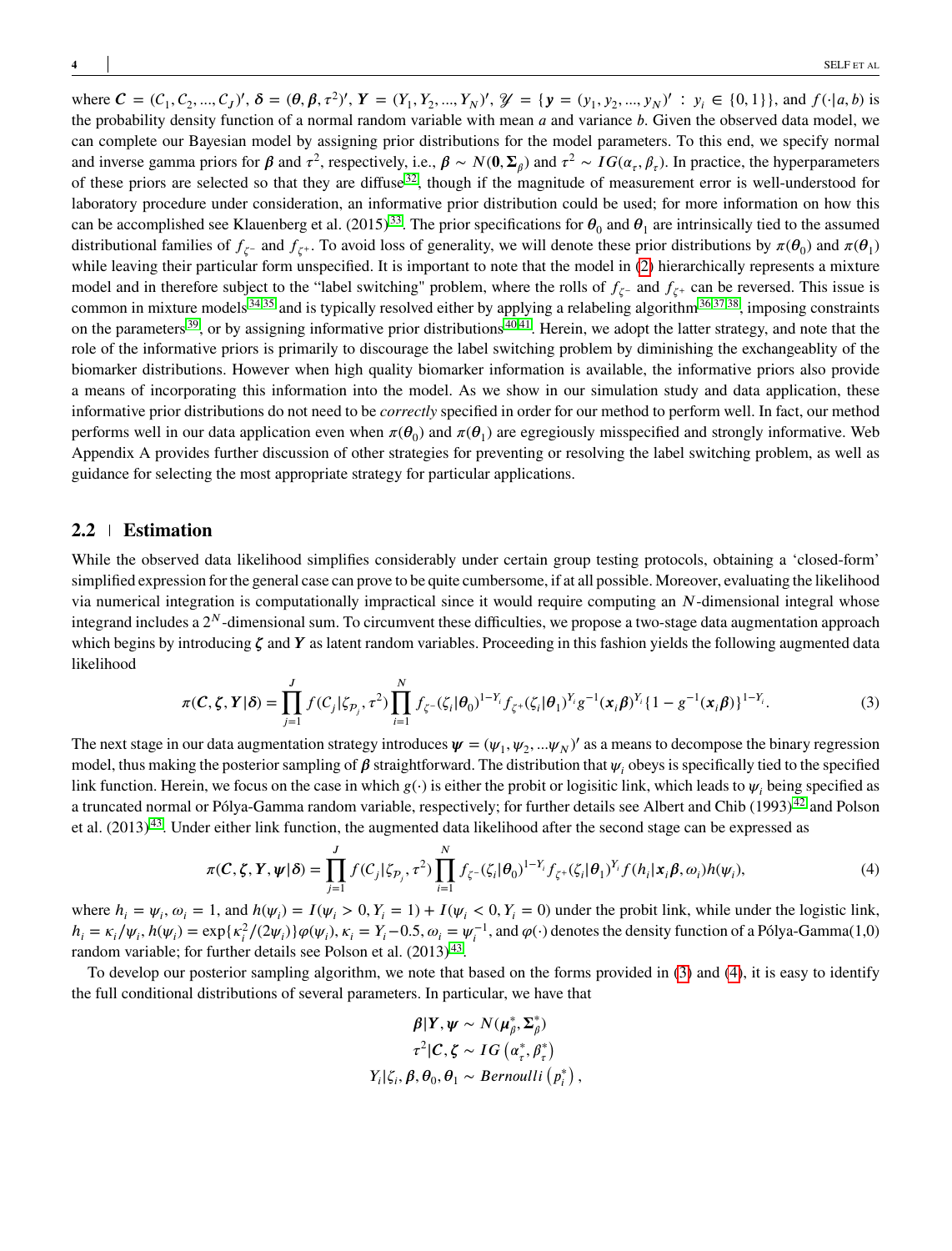where the specific forms of  $\mu^*_{\beta}$ ,  $\Sigma^*_{\beta}$ ,  $\alpha^*_{\tau}$ ,  $\beta^*_{\tau}$ , and  $p^*_{\tau}$  are provided in Web Appendix B. Further, when  $g(\cdot)$  is taken to be the probit or logistic link we have that the full conditional distribution of  $\psi_i$  is

$$
\psi_i | \beta, Y_i \sim \text{TN}\{\mathbf{x}_i \beta, 1, S(Y_i)\}
$$
  
or  

$$
\psi_i | \beta \sim \text{PG}(1, \mathbf{x}_i \beta),
$$

respectively, where  $S(\cdot)$  controls the support of the truncated normal distribution, with  $S(0) = (-\infty, 0)$  and  $S(1) = (0, \infty)$ , and *PG*(*a*, *b*) denotes the Pólya-Gamma distribution with parameters *a* and *b*.

We now turn attention toward the remaining parameters, namely  $\zeta_i$ ,  $\theta_0$ , and  $\theta_1$ . The full conditional distributions of these variables are given by

$$
\pi(\zeta_i|\mathcal{C}, \zeta, \mathbf{Y}, \delta) \propto \prod_{j \in \mathcal{A}_i} f(C_j|\zeta_{\mathcal{P}_j}, \tau^2) f_{\zeta^{-}}(\zeta_i|\theta_0)^{1-Y_i} f_{\zeta^{+}}(\zeta_i|\theta_1)^{Y_i}
$$

$$
\pi(\theta_0|\zeta, \mathbf{Y}) \propto \prod_{i=1}^N f_{\zeta^{-}}(\zeta_i|\theta_0)^{1-Y_i} \pi(\theta_0)
$$

$$
\pi(\theta_1|\zeta, \mathbf{Y}) \propto \prod_{i=1}^N f_{\zeta^{+}}(\zeta_i|\theta_1)^{Y_i} \pi(\theta_1),
$$

where  $A_i = \{j : i \in P_j\}$ . Regretfully, under common biomarker distributional assumptions (e.g., gamma, log-normal, etc.) these full conditionals are not recognizable as a member of a common family. For this reason, and generality, we make use of a Metropolis-Hastings (MH) algorithm to sample these terms. Thus, the proposed Markov chain Monte Carlo (MCMC) sampling algorithm consists of a Metropolis-Hastings-within-Gibbs sampling scheme. For a detailed implementation of our posterior sampling algorithm, see Web Figures 1-4. Note, in implementing the proposed approach, if the biomarker distributions are known with certainty, then  $\theta_0$  and  $\theta_1$  can be treated as fixed constants instead of being sampled from their posterior distributions. For example, if high quality data is available on a large number of positive and negative individuals, then  $\theta_0$  and  $\theta_1$  can be estimated from this data a priori and held constant during the model fitting process.

## **3 CASE IDENTIFICATION**

The dilution effect can also adversely impact the classification accuracy of group testing protocols. This effect can be mitigated by setting diagnostic thresholds that acknowledge the dilution effect based on *a priori* knowledge of the biomarker distributions; for further discussion see Wang et al.  $(2018)^{44}$  $(2018)^{44}$  $(2018)^{44}$ . In practice, the information available for the biomarker distributions can be of varying quality and quantity. In the context of a rare or newly emerging infectious disease, the available information might be limited to a handful of measurements on positive and negative individuals. Even in more established diseases, if the causative pathogen mutates rapidly, available information may quickly become outdated. Alternatively, if the disease exhibits heterogeneity among different populations, information available from one population may not generalize well to other populations. In an effort to guard against the dilution effect and to improve classification accuracy of group testing strategies in settings where limited/poor information is available for the biomarker distributions, we propose a two-stage procedure which leverages testing information to guide case identification. In the first stage, our estimation methodology is used to estimate "optimal" pool specific diagnostic thresholds which acknowledge the dilution effect. Based on these diagnostic thresholds, retesting is completed via a group testing protocol. In the second stage, we make use of the retesting information to refine the estimated thresholds with an eye toward identifying pools (or individuals) who were potentially misclassified in the first stage. It is important to note that we consider the setting in which limited information is available about the biomarker distributions and researchers do not feel comfortable specifying these distributions exactly, i.e., there is considerable uncertainty regarding  $f_{\zeta^+}$  and  $f_{\zeta^-}$ . If these distributions were known *a priori* and researchers were interested in classification only, the work of Wang et al. (2018) could be used to set the diagnostic thresholds<sup>[44](#page-13-10)</sup>.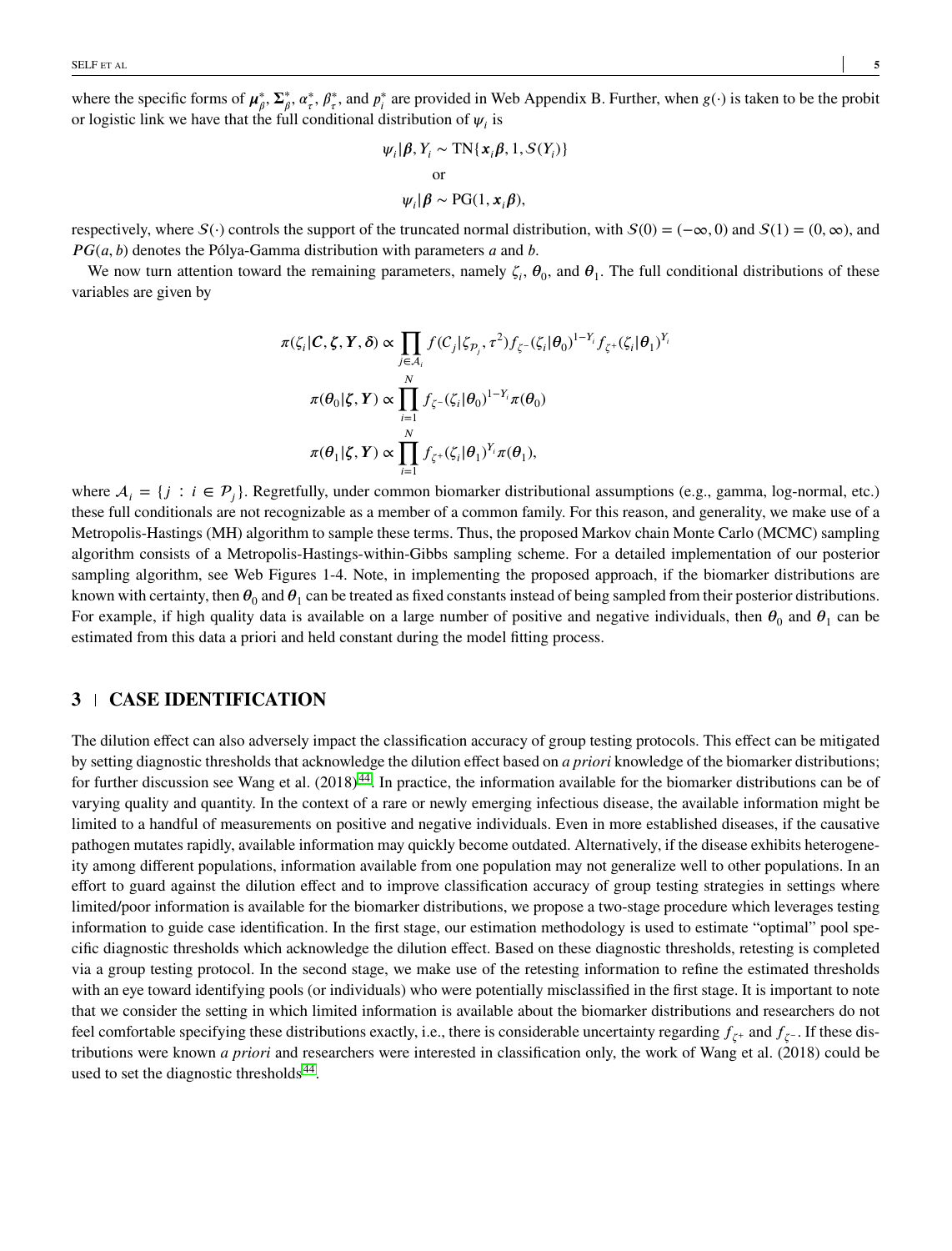# **3.1 Optimal Threshold Selection**

In what follows, we seek to identify the optimal diagnostic threshold for a pool consisting of *c* individuals, which we denote by  $t^{\nabla}(c)$ . If the biomarker distributions were known, one can identify  $t^{\nabla}(c)$  as

$$
t^{\nabla}(c) = \underset{t}{\text{argmax}} \{ S_p(c, t) + S_e(c, t) - 1 \},\
$$

where  $S_p(c, t)$  is the probability that a pool consisting of *c* negative individuals will test negative under a diagnostic threshold *t* and  $S_e(c, t)$  is the probability that a pool consisting of 1 positive and  $c - 1$  negative individuals will test positive under a diagnostic threshold *t*. Formally, under the model formulation discussed above, we have that

$$
S_p(c,t) = \int_{-\infty}^{t} \int_{-\infty}^{\infty} cf(u|v, \tau^2) f_{\zeta}^{c(0)}(cv) dv du
$$

$$
S_e(c,t) = \int_{t}^{\infty} \int_{-\infty}^{\infty} cf(u|v, \tau^2) f_{\zeta}^{c(1)}(cv) dv du
$$

where  $f^{c(q)}_{\zeta}$  $\zeta^{c(q)} = f^{(c-q)*}_{\zeta^{-}}$ *'*<sub>*ζ*<sup>-</sup></sub> \* *f*<sub>*ζ*<sup>+</sup></sub> \* *(q*)<sup>∗</sup>, "∗" denotes the usual convolution operator, and  $f_\zeta^{(q)*}$  $\zeta^{(q)*}$  denotes the *q*-fold convolution of  $f_{\zeta}$ with itself. For further discussion on the derivation of these expressions, see McMahan et al. (2013)<sup>[22](#page-12-10)</sup>. A few comments are warranted. First, the objective function used to identify the thresholds was inspired by the Youden index, which is commonly adopted for setting diagnostic thresholds for individual level testing. Second, as a strategy for setting thresholds, this approach has been well explored by Wang et al.  $(2018)^{44}$  $(2018)^{44}$  $(2018)^{44}$ . Lastly, computing the thresholds as discussed above requires one to know  $f_{\zeta^+}$ and  $f_{\zeta^-}$ , or equivalently  $\theta_0$  and  $\theta_1$ .

In settings where such knowledge about the biomarker distributions is unavailable, one can estimate the thresholds described above by replacing the unknown parameters  $\theta_0$  and  $\theta_1$  by their estimates. To this end, we assume that we have access to  $C_j$ , for  $j = 1, ..., J$ , arising from the first stage of a group testing protocol, e.g., the biomarker concentrations measured on master pools as a part of the first stage of Dorfman testing, row and column pool results from implementing array testing, etc. Based on these assessments, the estimation methodology described above can be utilized to estimate  $\theta_0$  and  $\theta_1$  and hence the optimal thresholds. Admittedly, especially in high volume settings, it is expected that the estimates of  $\theta_0$  and  $\theta_1$  will stabilize after enough data is collected and analyzed by the proposed approach. After this has occurred, one could use the method of Wang et al. (2018) to set diagnostic thresholds treating the biomarker distributions as known quantities.

## **3.2 Quality Control Stage**

Once the thresholds have been determined by the approach outlined above, the group testing protocol can be completed, i.e., initially tested pools can be classified and retesting can be conducted as necessary. As a part of the retesting process, we gain more information by resolving positive pools which can be assimilated into our model to refine our understanding about the unknown model parameters. Thus, as a part of the second stage of our proposed procedure, we assert that our model should be re-fit to this extended dataset and that the diagnostic thresholds be re-estimated. Once this process is complete, one can use the updated diagnostic thresholds to identify discrepancies, e.g., pools/individuals initially diagnosed to be negative that are re-classified as positive. In some cases, this could require that additional pools be resolved. Given the numerous group testing protocols that have been proposed, it is hard to enumerate how all possible discrepancies could arise and whether they would necessitate further retesting. That is to say, the retesting process would have to be protocol specific. Figure [1](#page-6-0) provides flowcharts depicting the implementation of two such strategies under Dorfman and array testing. This cycle of retesting and re-estimation could be allowed to continue until no discrepancies remain, or until a pre-specified number of updates have been performed.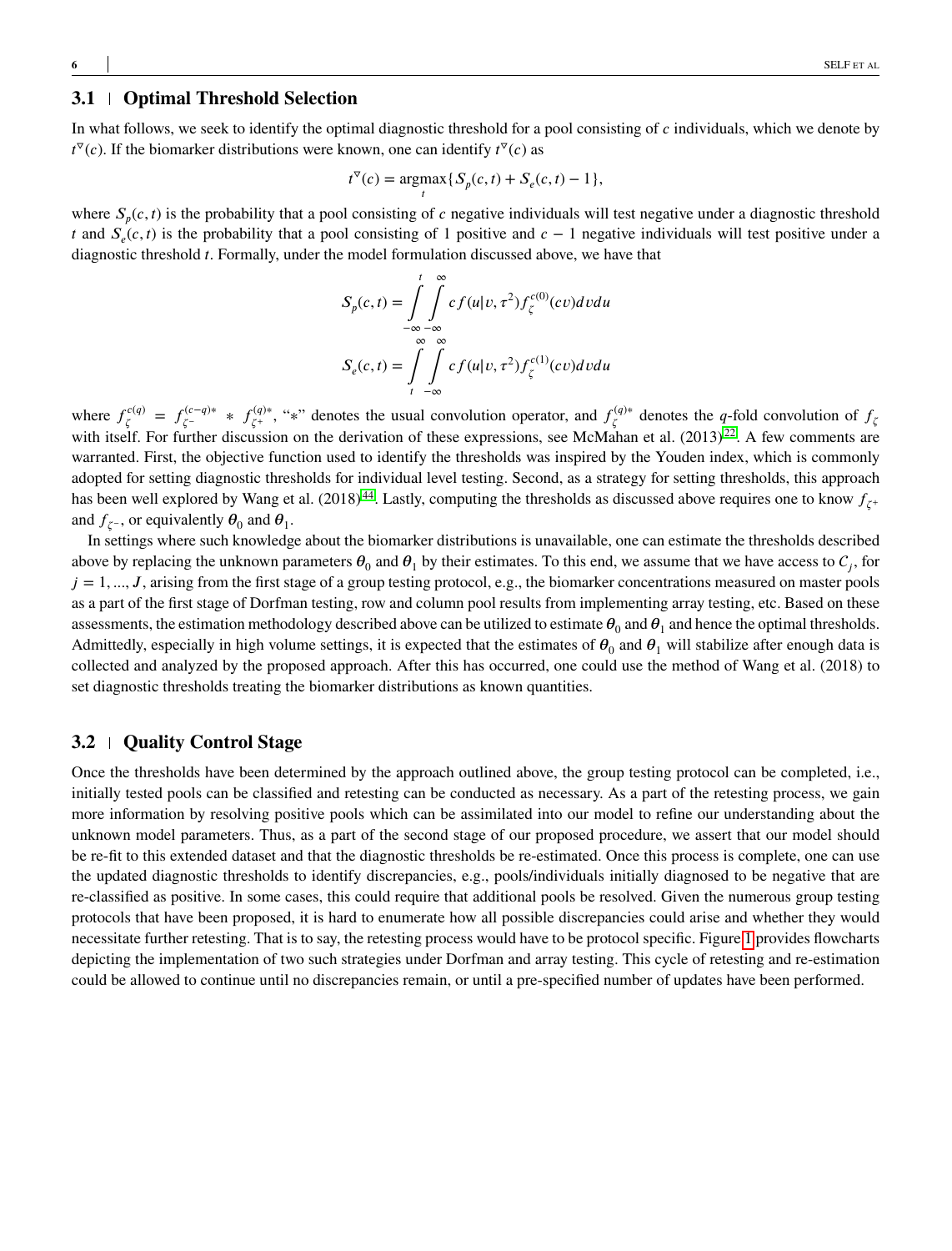<span id="page-6-0"></span>

**FIGURE 1** This figure presents a flowchart that outlines our quality control adapted variants of Dorfman (left panel) and array (right panel) testing. These adaptations require iterating between testing, classification, and retesting. At each iteration, estimation results are used to update classification thresholds.

# **4 SIMULATION STUDY**

# **4.1 Simulation Configuration**

To demonstrate the performance of the proposed methodology, we conducted an extensive simulation study. As a part of this study, we generated true disease statuses for *N* individuals, for  $N \in \{900, 1800\}$ , from the following population-level models

M1: 
$$
P(Y_i = 1 | \mathbf{x}_i) = g^{-1}(\beta_0 + \beta_1 x_{i1} + \beta_2 x_{i2}); \mathbf{x}_i = (x_{i1}, x_{i2})', \beta = (\beta_0, \beta_1, \beta_2)' = (-5, 2, 1)'
$$
  
M2:  $P(Y_i = 1 | \mathbf{x}_i) = g^{-1}(\beta_0 + \beta_1 x_{i1} + \beta_2 x_{i2}); \mathbf{x}_i = (x_{i1}, x_{i2})', \beta = (\beta_0, \beta_1, \beta_2)' = (-3, 0.5, 1.5)',$ 

where  $g(\cdot)$  is the logistic link,  $x_{i1} \sim N(0, 1)$ , and  $x_{i2} \sim \text{Bernoulli}(0.5)$ . Models M1 and M2 yield overall disease prevalences of 5% and 12%, respectively. To simulate biomarker concentrations for the positive and negative individuals, we consider 2 separate specifications:

D1: 
$$
\zeta_i | Y_i = y \sim \text{Gamma}(\alpha_y, \phi_y); \delta = (\alpha_0, \gamma_0, \alpha_1, \gamma_1, \beta')' = (2.5, 0.5, 80, 2, \beta')'
$$
  
D2:  $\zeta_i | Y_i = y \sim \text{Gamma}(\alpha_y, \phi_y); \delta = (\alpha_0, \gamma_0, \alpha_1, \gamma_1, \beta')' = (2.5, 0.5, 20, 1, \beta')',$ 

where the specification in D1 allows for near perfect separation, while D2 allows for overlap between the 2 distributions; see Figure [2.](#page-8-0)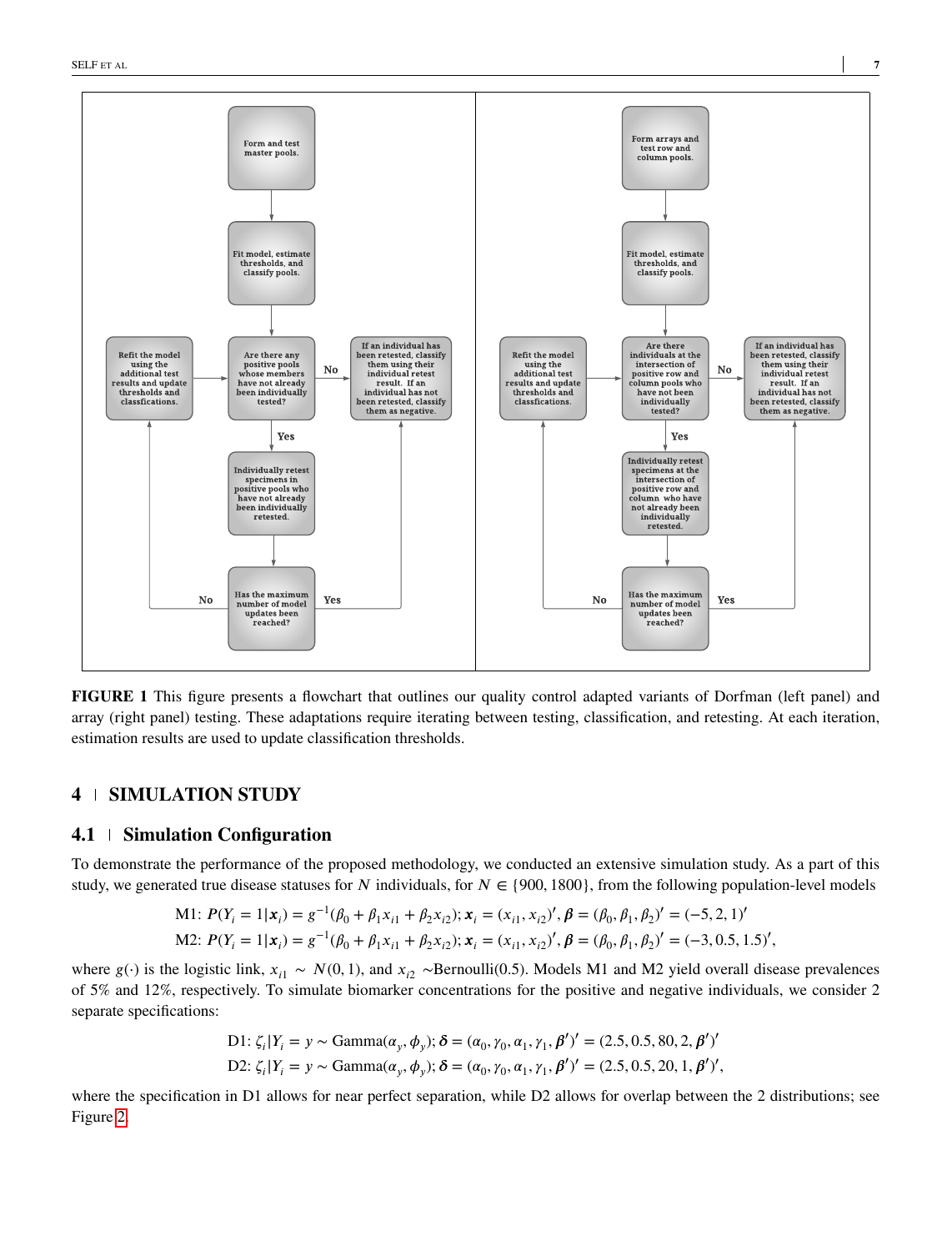To illustrate our methodology, we simulate the process of testing the N individuals using our quality control adapted variants of 2 common group testing procedures, i.e., Dorfman and array testing, with one round of retesting and one associated model update. The step-by-step implementation of these protocols are outlined in Figure [1.](#page-6-0) In this study, we randomly assigned individuals to pools of size *c* for Dorfman testing and  $c \times c$  arrays for array testing, where  $c \in \{3, 5, 10\}$ . To provide a baseline for comparison, we also simulated individual level testing. For all three testing protocols the observed biomarker concentration for pools and individuals were simulated as  $C_j = |P_j|^{-1} \sum_{i \in P_j} \zeta_i + \epsilon_j$ , where  $\epsilon_j \sim N(0, \tau^2 = 0.005^2)$  provides the measurement error. This process was repeated 500 times for each combination of sample size, population model, biomarker model, and testing protocol leading to a total of 28,000 datasets.

To complete our Bayesian model, prior distributions for  $\beta$  and  $\tau^2$  were assigned as described in Section 2 with  $\Sigma_\beta = 100I$  and  $\alpha_r = \beta_r = 3$ . The biomarker distribution parameters were assigned independent gamma priors whose parameters were specified according to the strategy outlined in Web Appendix A, reflecting the more difficult scenario in which limited and imperfect information is available about the biomarker distributions. We found that this approach all but eliminated the label switching problem, with only 0.02% of model fits exhibiting the problem. The results from these datasets were removed and replaced. To analyze each dataset, a posterior sample of 10,000 realizations was generated using the algorithm outlined in Section 2, after discarding a burn-in sample to ensure convergence. Most scenarios required a burn-in period of 20,000 iterations with a few of the individual testing and Dorfman testing with pools of size 10 scenarios requiring 50,000. Convergence of the MCMC chains were assessed in the usual manner, e.g, trace plots, etc. Based on the posterior sample, we obtain point estimates (estimated posterior means) of the model parameter and associated measures of uncertainty (estimated posterior standard deviation). Further, based on the estimated diagnostic thresholds, we also classify each individual.

## **4.2 Simulation Results**

Table [1](#page-14-0) provides a summary of our estimates of  $\beta$  under population model M1 and biomarker concentration model D2. This combination represents the most difficult estimation setting considered, i.e., M1 provides for the lowest prevalence and D2 provides for overlapping biomarker distributions. Web Tables 1-3 provide the same summary under the other considered simulation configurations. The presented summary includes the empirical bias, average estimated posterior standard deviation, and the standard deviation of our estimators, along with the empirical coverage probability associated with 95% credible intervals. From these results, one will first note that the proposed approach provides both accurate point estimates as well as reliable inference. That is, using the results from individual level testing as a baseline for comparison, we first note the the bias in point estimates are relatively small. Moreover, this bias tends to disappear as the sample size increases, as one should expect. Further, the variability of the estimates obtained by the group testing procedures are roughly equivalent to those attained from individual level testing and the coverage probabilities attain their nominal level. In making these comparisons, it is important to remember that it takes approximately twice as many tests to collect the individual level data than the group testing data; see the average number of tests reported in the right hand column of Table [1.](#page-14-0) Attention is now turned to classification accuracy, Table [1](#page-14-0) also provides the empirical true positive, true negative, false positive, and false negative classification rates that were obtained based on our estimated diagnostic thresholds. For comparative purposes, the same accuracy measures are provided for the case in which the true diagnostic threshold were known. From these results, we see that our quality control step provides near "oracle" like performance, i.e., our approach, which has to estimate the diagnostic threshold, classifies the individuals with the same level of precision as the approach that is given the true diagnostic threshold. This is made possible by the fact that our approach is capable of precisely estimating the biomarker distributions of the positives and negatives, which is demonstrated by Figure [2.](#page-8-0) That is, this figure displays a summary of the estimated biomarker distributions for all simulation configurations under model M1. Similar results under model M2 are provided in Web Figure 5. In summary, the findings from this simulation study suggests that the proposed approach can simultaneously estimate the regression model and the biomarker distributions, as well as provide a path for precise classification, all while directly accounting for the dilution effect and measurement error.

To further explore the performance of the proposed approach, several complementary simulations studies were performed. In particular, we consider the performance of our methodology under several different biomarker distributional settings. These include normal and log-normal specifications. Further, we also examine the case in which the biomarker distribution for the negative individuals is known and concentrates around zero, which is indicative of the absence of the biomarker for negative individuals. To consider other group testing protocols, we also simulated testing under rectangular arrays and array testing with master pool testing. For further details on these additional studies and a summary of the results see Web Appendix C. Briefly, the findings from these studies reinforce all of the conclusions discussed above. That is, that the proposed methodology can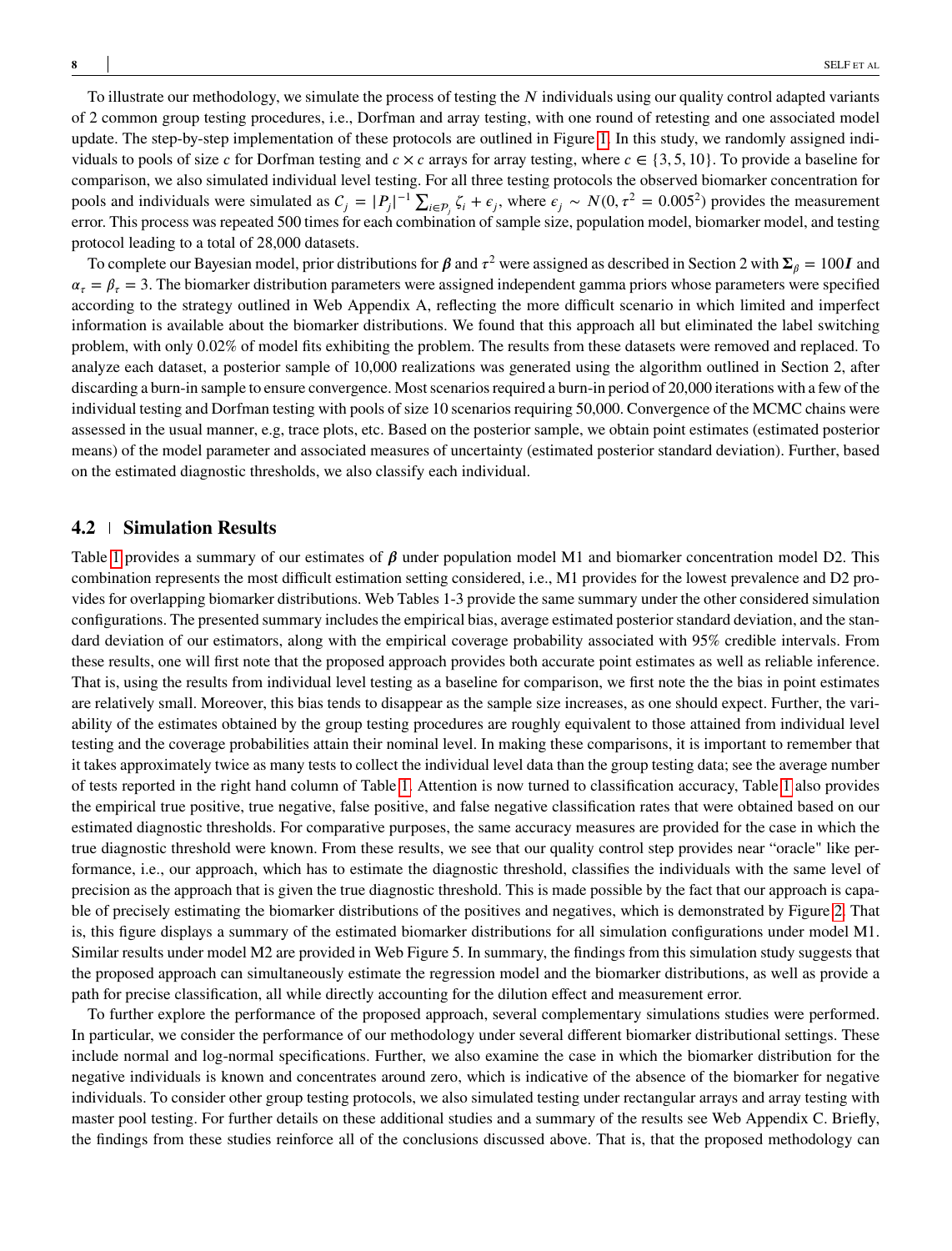<span id="page-8-0"></span>

**FIGURE 2** Simulation Results: Summary of the posterior mean estimates of  $\hat{\theta}$  from model M1, under biomarker distributions D1 (top row) and D2 (bottom row) obtained from individual (A1), Dorfman (A2), and array (A3) testing. The curves represent the average estimate of the biomarker distributions, plotted against the true densities. The left column corresponds to  $N = 900$ and the right to  $N = 1800$ .

simultaneously estimate the regression model and the biomarker distributions while directly accounting for the dilution effect and measurement error.

# **5 DATA APPLICATION**

To further assess the performance of our methodology, we make use of a Hepatitis B dataset collected on an Irish prisoner population. The dataset contains 1,193 individuals, though 95 individuals were missing key variables and were excluded leaving 1098 individuals for analysis. Available information included hepatitis B virus (HBV) infection status, age, sex, and continuous optimal density (OD) reading from a Murex ICE enzyme immunoassay on oral fluid samples. For complete details regarding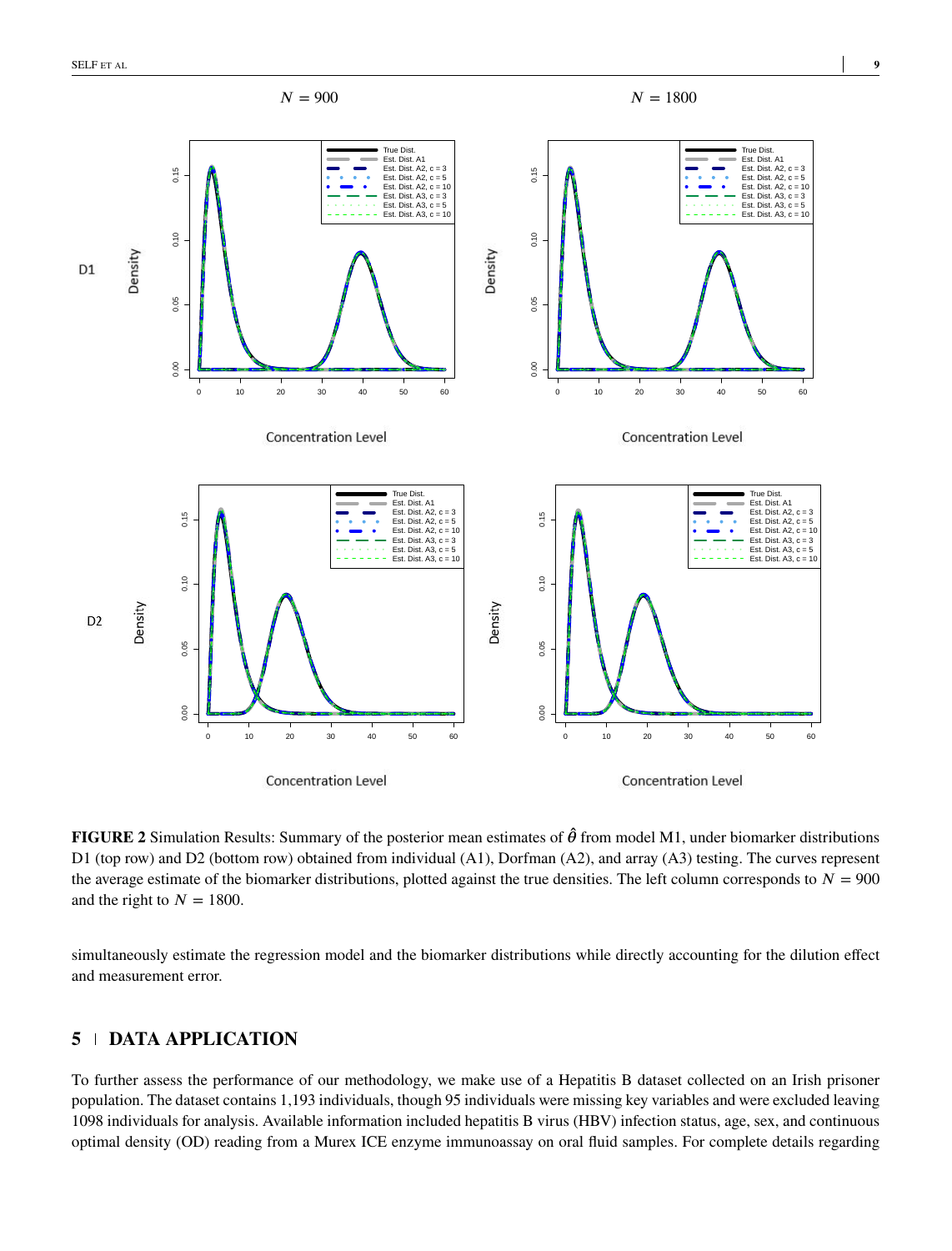the data and associated study protocol, see Allwright et al  $45$ . This dataset contains individual patient OD readings, allowing us to construct, test, and decode master pools according to the three classification approaches outlined in Section 3. In so doing, we follow the approach of McMahan et al.<sup>[22](#page-12-10)</sup>, Delaigle and Hall<sup>[24](#page-12-12)</sup>, and Mokalled et al.<sup>[26](#page-12-14)</sup>, who also used this data to demonstrate the performance of various group testing methodologies. We consider the performance of our method under four different information settings (limited information, inaccurate information, high quality information, and perfect information). Our goal is threefold: to estimate the logistic regression model linking the individuals' disease statuses to their associated risk factors, to estimate the underlying distribution of the OD values of the positive and negative individuals, and to correctly classify each individual as positive or negative for HBV. To relate the patients' ages and sexes to their infection statuses, we assume

$$
P(Y_i = 1 | x_{1i}, x_{2i}) = g^{-1}(\beta_0 + \beta_1 x_{1i} + \beta_2 x_{2i}),
$$

where  $x_{1i}$  and  $x_{2i}$  denote the age and sex of the *i*th patient, respectively.

We evaluated the performance our method on the HBV data using the three classification approaches outlined in Section 3: individual, Dorfman, and array testing. Our quality control variant of Dorfman testing was implemented with pools of size 3 and 5 and our array based testing procedure with  $3 \times 3$  and  $5 \times 5$  arrays. We note that  $N = 1098$  does not divide equally into pools of size 5 or  $5 \times 5$  arrays. One approach to address this is to utilize "remainder pools" or to test "left over" individuals individually. However, both of these options make it difficult to compare performance fairly across testing methods and pool sizes. Instead, we constructed and simulated testing of 500 datasets, each of which consisted of 900 randomly selected individuals. Proceeding in this fashion allows for a direct comparison across the three classification techniques. In implementing these techniques, individuals were assigned to pools/arrays at random and pooled responses were simulated by taking the arithmetic mean of OD readings of the members of each pool. We applied the retesting approaches depicted in Figure 1 using one round of retesting and one associated model update. If an individual was retested, their individual OD reading was used as their retest observation.

To fit our model, we assume that the distributions of the OD readings for positive and negative individuals are well-approximated by gamma distributions; Mokalled et al.<sup>[26](#page-12-14)</sup> concluded that this assumption was reasonable for these data. The parameters of these distributions were assigned independent gamma priors whose parameters were selected to reflect four different settings; namely, a limited information, inaccurate information, high quality information, and perfect information setting. For specific details of these specifications see Web Appendix A. This was done to gauge the performance of our methodology across a broad spectrum of potential settings a practitioner may face. In all scenarios, prior distributions for  $\beta$  and  $\tau^2$  were assigned as described in Section 2 with  $\Sigma_\beta = 100I$  and  $\alpha_\tau = \beta_\tau = 3$ . Our posterior sampling algorithm was used to obtain a sample of size 10,000 from the posterior distribution, after discarding a burn-in sample to ensure convergence. The individual testing scenarios and the high quality information setting for Dorfman testing with pools of size 5 required a burn-in period of 50,000 iterations with the other scenarios requiring only 20,000 iterations. Convergence was assessed via trace plots. The label switching problem occurred in approximately 2% of the datasets, with the overwhelming majority of label switching (all but 8 of the instances) occurring in the unreliable prior scenarios. These instances were replaced with additional model fits. Based on the posterior sample, we obtain point estimates (estimated posterior means) of the model parameter and associated measures of uncertainty (estimated posterior standard deviation). Further, based on the estimated diagnostic thresholds, we also classify each individual.

Table [2](#page-15-0) contains the average posterior mean estimate and the average estimated posterior standard deviation. The table also summarizes the average number of tests and the classification performance, using the HBV statuses in the data as the true statuses. From these results, we see that analyzing data arising from our variants of Dorfman and array testing provide for approximately the same level of accuracy as analyzing individual level data, though there was a modest increase in the size of the standard errors for Dorfman testing with pools of size 5. Further, it took approximately half the number of tests to attain these estimates, with virtually no loss in classification accuracy. Notably, the precision and accuracy under the misspecified priors are comparable to that observed for the other prior configurations, indicating that our method is robust to prior misspecification. Figure [3](#page-10-0) displays the estimated biomarker distribution for positive and negative individuals from the inaccurate information configurations, plotted against a histogram of the OD reading from positive and negative individuals. Results for the other three configurations are displayed in Web Figures 6-8. From this figure we again see that the proposed approach is capable of well estimating the biomarker distributions, even when strongly informative misspecified prior distributions are used. In summary, the findings from this analysis reinforce the findings from our simulation studies. That is, the proposed approach can estimate both the regression model linking the individuals' disease statuses to their associated risk factors and the underlying biomarker distributions, and in so doing our approach provides a path for precise classification, all while directly accounting for the dilution effect and measurement error.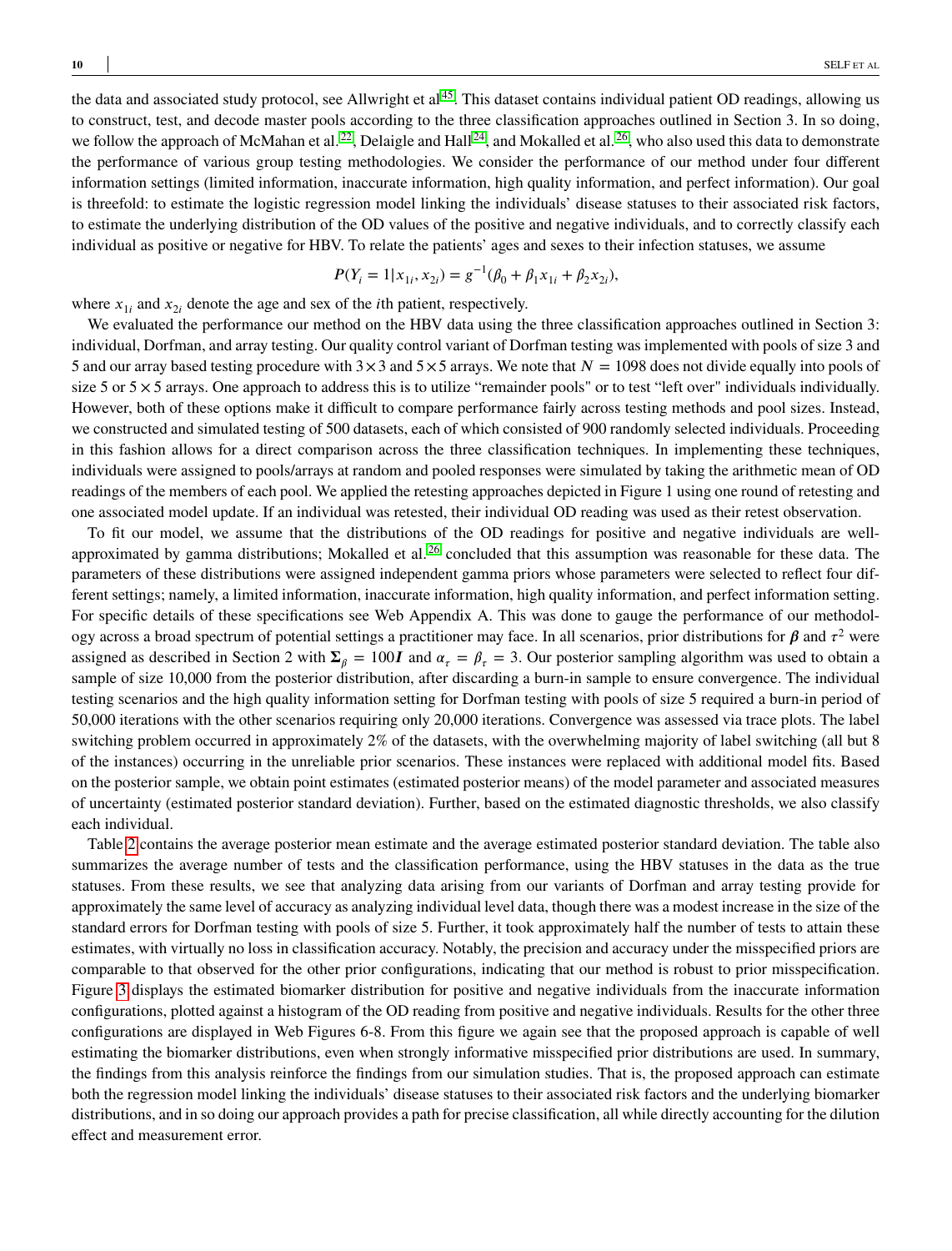<span id="page-10-0"></span>

**FIGURE 3** Data Application Results: The figure displays both the empirical and the average estimated biomarker distributions for negative and positive individuals obtained from individual (left), Dorfman (center) and array (right) testing using inaccurate information for the HBV data application. Note that the axis scales differ between the histograms of the negative and positive individuals.

# **6 DISCUSSION**

We have developed a Bayesian group testing regression methodology which can be applied to continuous observations arising from any group testing procedure (Dorfman testing, array testing, etc.) for the purposes of estimating both a regression function and the underlying biomarker distributions of the positive and negative individuals. Our modeling technique allows us to directly account for the dilution effect as well as measurement error. Further, our approach can be used to estimate optimal pool and individual classification thresholds via the estimated biomarker distributions. We have assessed the performance of our method under a variety of conditions with an in-depth simulation study and we have further demonstrated our technique by applying it to HBV data collected on Irish prisoners. Given the multitude of group testing protocols which have been proposed, an exploration of which protocol is most efficient for our method would be a worthwhile pursuit. To further disseminate our work, code (written in R) which implements every aspect of our approach has been developed and has been made freely available at [https://github.com/scwatson812/GT\\_Dilution.](https://github.com/scwatson812/GT_Dilution)

A number of possible extensions of this methodology are possible. While an appropriate distributional family exists for many biomarker concentrations, a semi-parametric or non-parametric approach would be desirable for scenarios in which researchers are uncomfortable making assumptions about the underlying form of the biomarker distributions. Further, the work described herein may not be applicable to polymerase chain reaction (PCR) testing. That is, PCR tests render a diagnosis via a cycle threshold (CT) value, which represents the number of amplification cycles required for the signal from the targeted genetic sequence to cross the detection threshold. While CT values are related to the amount of targeted genetic material present in the original sample, the relationship is more complex than the relationship assumed in Section 2. That said, once the distributional relationship for PCR testing is made, our general framework can be applied seamlessly. Based on this realization, coupled with the widespread use of PCR based testing, we believe extending our proposed methodology in this manner would be a worthwhile pursuit. Lastly, our approach can estimate the parameters of the biomarker distributions through the analysis of group testing data. These estimates can then be used to set diagnostic thresholds. Over time, as more information becomes available it might be reasonable to treat these estimates as "known" quantities. Proceeding in this fashion would allow one to identify optimal thresholds based on the approach of Wang et al.  $(2018)^{44}$  $(2018)^{44}$  $(2018)^{44}$ . Given this potential, further work is needed to determine the optimal time for transitioning to fixed thresholds, and the consequences of transitioning too early.

## **7 ACKNOWLEDGEMENTS**

Stella Self was partially supported by NIGMS award number P20GM130420 and NIAID award number R25AI164581. Christopher McMahan was partially supported by NSF award number OIA-1826715, NIAID award number R01 AI121351 and Office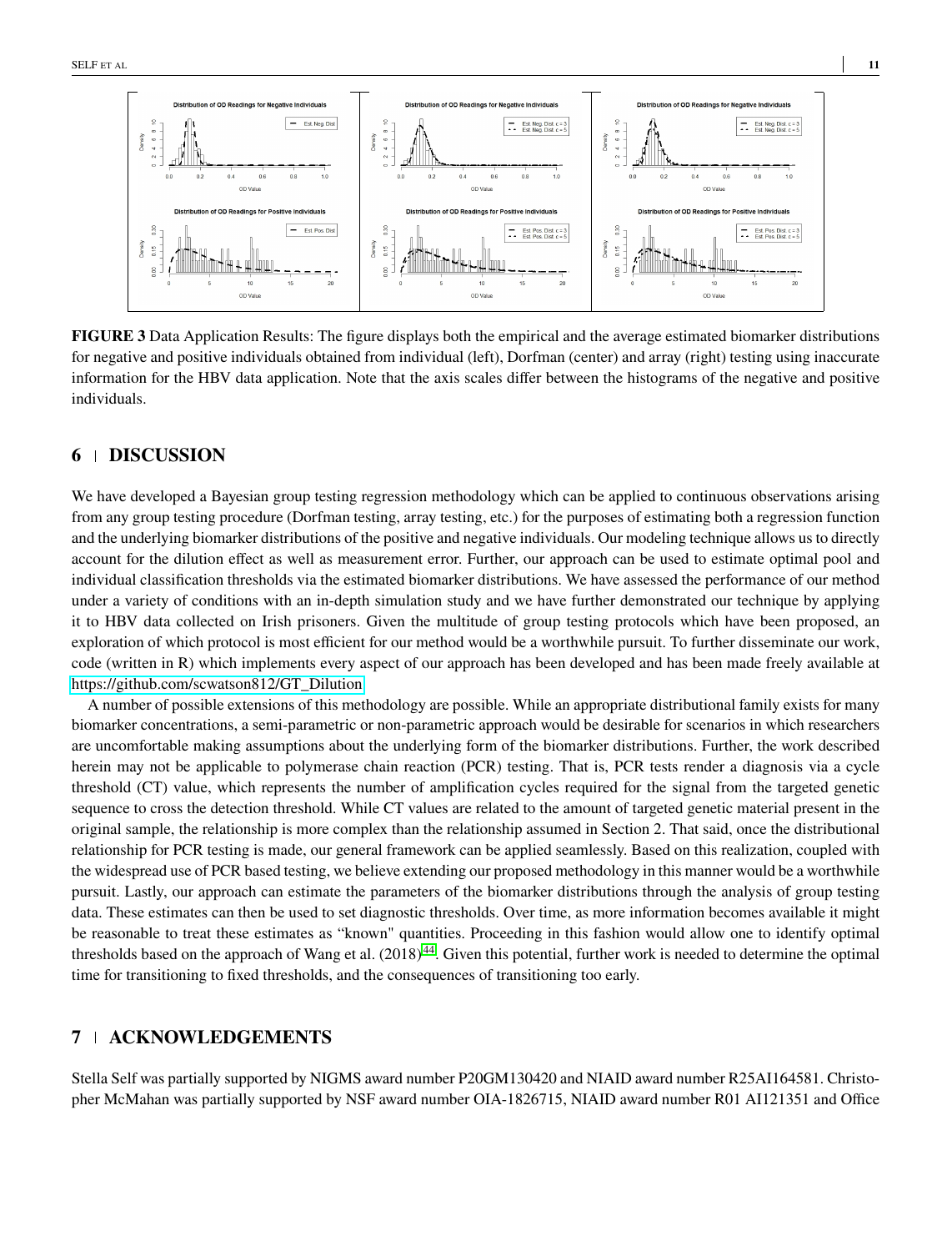of Naval Research award number N00014-19-1-2295. The content is solely the responsibility of the authors and does not necessarily represent the official views of the National Institutes of Health, the National Science Foundation, or the Office of Naval Research.

# **8 DATA AVAILABILITY STATEMENT**

The Hepatitis B data were provided to us by Dr. Shane Allwright (Trinity College Dublin).

# **9 CONFLICT OF INTEREST**

The authors declare no conflict of interest.

## **10 SUPPLEMENTARY MATERIAL**

Additional supporting information may be found online in the Supporting Information section at the end of this article.

# **References**

- <span id="page-11-0"></span>1. Dorfman R. The Detection of Defective Members of Large Populations. *Annals of Mathematical Statistics* 1943; 14(4): 436–440. [doi: 10.1214/aoms/1177731363](http://dx.doi.org/10.1214/aoms/1177731363)
- <span id="page-11-1"></span>2. Krajden M, Cook D, Mak A, et al. Pooled nucleic acid testing increases the diagnostic yield of acute HIV infections in a high-risk population compared to 3rd and 4th generation HIV enzyme immunoassays. *Journal of Clinical Virology* 2014; 61(1): 132–137.
- <span id="page-11-2"></span>3. Saá P, Proctor M, Foster G, et al. Investigational Testing for Zika Virus among U.S. Blood Donors. *New England Journal of Medicine* 2018; 378(19): 1778-1788. PMID: 2974237[5doi: 10.1056/NEJMoa1714977](http://dx.doi.org/10.1056/NEJMoa1714977)
- <span id="page-11-3"></span>4. Van TT, Miller J, Warshauer DM, et al. Pooling Nasopharyngeal/Throat Swab Specimens To Increase Testing Capacity for Influenza Viruses by PCR. *Journal of Clinical Microbiology* 2012; 50(3): 891–896. [doi: 10.1128/JCM.05631-11](http://dx.doi.org/10.1128/JCM.05631-11)
- <span id="page-11-4"></span>5. Leon Mutesa YBJSAURRELNEMNRTNENMSCMDNMNEUIEMCMMJBMSNNT, Ndifon W. A pooled testing strategy for identifying SARS-CoV-2 at low prevalence. *Nature* 2020; 589: 276–280. [doi: https://doi.org/10.1038/s41586-020-2885-](http://dx.doi.org/https://doi.org/10.1038/s41586-020-2885-5) [5](http://dx.doi.org/https://doi.org/10.1038/s41586-020-2885-5)
- <span id="page-11-5"></span>6. Muñoz-Zanzi CA, Johnson WO, Thurmond MC, Hietala SK. Pooled-Sample Testing as a Herd-Screening Tool for Detection of Bovine Viral Diarrhea Virus Persistently Infected Cattle. *Journal of Veterinary Diagnostic Investigation* 2000; 12(3): 195-203. PMID: 1082683[1doi: 10.1177/104063870001200301](http://dx.doi.org/10.1177/104063870001200301)
- <span id="page-11-6"></span>7. Ly A, Dhand NK, Sergeant ESG, Marsh I, Plain KM. Determining an optimal pool size for testing beef herds for Johne's disease in Australia. *PLOS ONE* 2019; 14(11): 1-18. [doi: 10.1371/journal.pone.0225524](http://dx.doi.org/10.1371/journal.pone.0225524)
- <span id="page-11-7"></span>8. Schmidt M, Roth WK, Meyer H, Seifried E, Hourfar MK. Nucleic acid test screening of blood donors for orthopoxviruses can potentially prevent dispersion of viral agents in case of bioterrorism. *Transfusion* 2005; 45(3): 399–403.
- <span id="page-11-8"></span>9. Kainkaryam R, woolf PJ. Pooling in high-throughput drug screening. *Current opinion in drug discovery development* 2009; 12(3).
- <span id="page-11-9"></span>10. Amos CI, Frazier ML, Wang W. DNA pooling in mutation detection with reference to sequence analysis. *American journal of human genetics* 2000; 5: 1689–1692. [doi: https://doi.org/10.1086/302894](http://dx.doi.org/https://doi.org/10.1086/302894)
- <span id="page-11-10"></span>11. Thompson KH. Estimation of the Proportion of Vectors in a Natural Population of Insects. *Biometrics* 1962; 18(4): 568–578.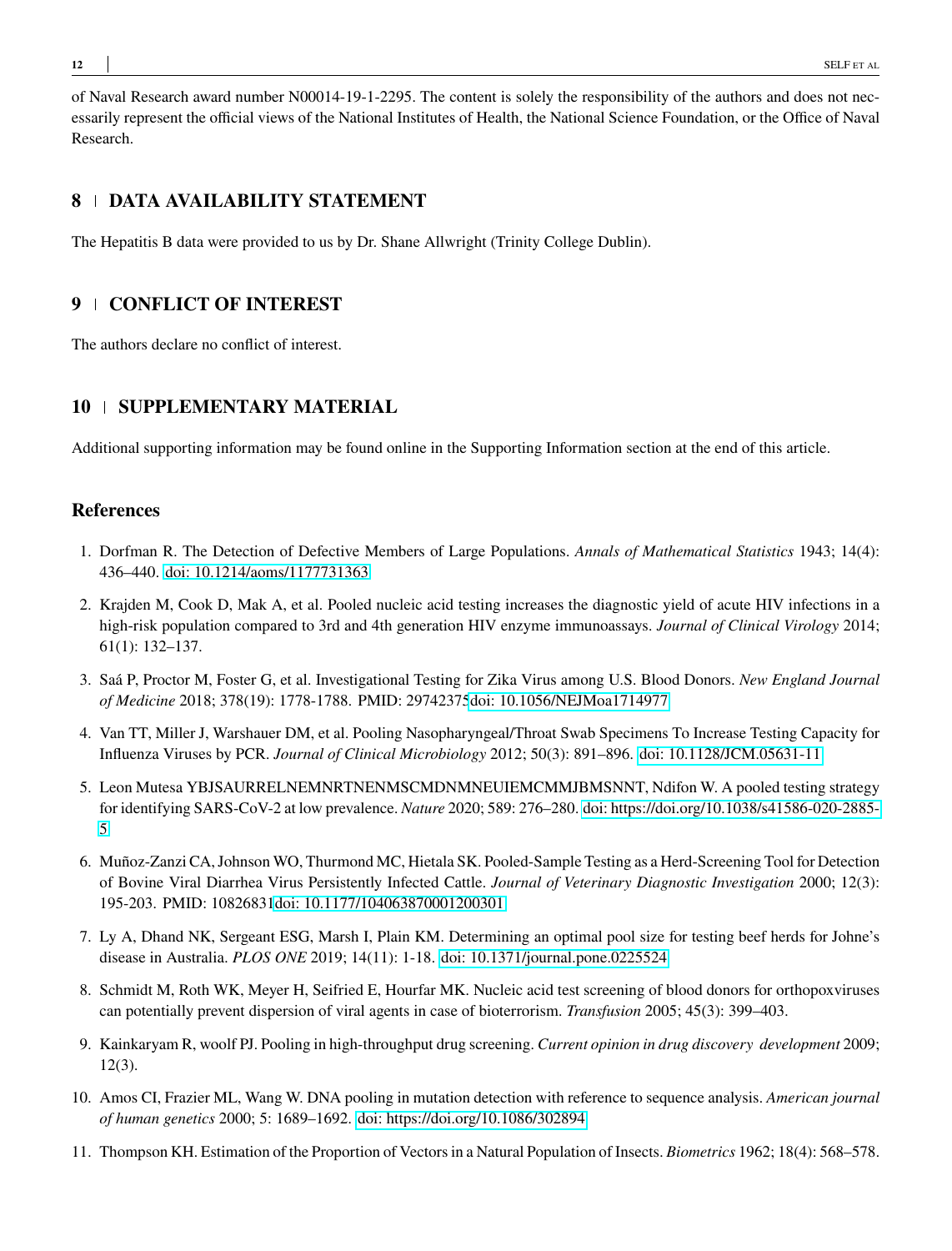- <span id="page-12-0"></span>12. Chiang CL, Reeves WC. Statistical Estimation Of Virus Infection Rates In Mosquito Vector Populations. *American Journal of Hygiene* 1962; 75(3): 377-391. [doi: 10.1093/oxfordjournals.aje.a120259](http://dx.doi.org/10.1093/oxfordjournals.aje.a120259)
- <span id="page-12-1"></span>13. Hung M, Swallow WH. Robustness of group testing in the estimation of proportions. *Biometrics* 1999; 55(1): 231–237.
- <span id="page-12-2"></span>14. Farrington C. Estimating prevalence by group testing using generalized linear models. *Statistics in medicine* 1992; 11(12): 1591–1597.
- <span id="page-12-3"></span>15. Vansteelandt S, Goetghebeur E, Verstraeten T. Regression models for disease prevalence with diagnostic tests on pools of serum samples. *Biometrics* 2000; 56(4): 1126–1133.
- <span id="page-12-4"></span>16. Xie M. Regression analysis of group testing samples. *Statistics in Medicine* 2001; 20(13): 1957–1969.
- <span id="page-12-5"></span>17. Wang D, McMahan C, Gallagher C, Kulasekera K. Semiparametric group testing regression models. *Biometrika* 2014; 101(3): 587–598.
- <span id="page-12-6"></span>18. Delaigle A, Hall P, Wishart J. New approaches to non-and semi-parametric regression for univariate and multivariate group testing data. *Biometrika* 2014; 101: 567–585.
- <span id="page-12-7"></span>19. Delaigle A, Meister A. Nonparametric regression analysis for group testing data. *Journal of the American Statistical Association* 2011; 106(494): 640–650.
- <span id="page-12-8"></span>20. Delaigle A, Hall P. Nonparametric regression with homogeneous group testing data. *The Annals of Statistics* 2012; 40(1): 131 – 158. [doi: 10.1214/11-AOS952](http://dx.doi.org/10.1214/11-AOS952)
- <span id="page-12-9"></span>21. Wang D, Zhou H, Kulasekera KB. A semi-local likelihood regression estimator of the proportion based on group testing data. *Journal of Nonparametric Statistics* 2013; 25(1): 209-221. [doi: 10.1080/10485252.2012.750726](http://dx.doi.org/10.1080/10485252.2012.750726)
- <span id="page-12-10"></span>22. McMahan C, Tebbs J, Bilder C. Regression models for group testing data with pool dilution effects. *Biostatistics* 2013; 14 2: 284-98.
- <span id="page-12-11"></span>23. Wang D, McMahan CS, Gallagher CM. A general regression framework for group testing data, which incorporates pool dilution effects. *Statistics in Medicine* 2015; 34(27): 3606-3621. [doi: https://doi.org/10.1002/sim.6578](http://dx.doi.org/https://doi.org/10.1002/sim.6578)
- <span id="page-12-12"></span>24. Delaigle A, Hall P. Nonparametric methods for group testing data, taking dilution into account. *Biometrika* 2015; 102(4): 871-887. [doi: 10.1093/biomet/asv049](http://dx.doi.org/10.1093/biomet/asv049)
- <span id="page-12-13"></span>25. Warasi MS, McMahan C, Tebbs J, Bilder C. Group testing regression models with dilution submodels. *Statistics in medicine* 2017; 36 30: 4860-4872.
- <span id="page-12-14"></span>26. Mokalled SC, McMahan CS, Tebbs JM, Andrew Brown D, Bilder CR. Incorporating the dilution effect in group testing regression. *Statistics in Medicine*; n/a(n/a). [doi: https://doi.org/10.1002/sim.8916](http://dx.doi.org/https://doi.org/10.1002/sim.8916)
- <span id="page-12-15"></span>27. Phatarfod R, Sudbury A. The use of a square array scheme in blood testing. *Statistics in Medicine* 1994; 13(22): 2337–2343.
- <span id="page-12-16"></span>28. Kim H, Hudgens M, Dreyfuss J, Westreich D, Pilcher C. Comparison of group testing algorithms for case identification in the presence of test error. *Biometrics* 2007; 63(4): 1152–1163.
- <span id="page-12-17"></span>29. Kim H, Hudgens M. Three-Dimensional Array-Based Group Testing Algorithms. *Biometrics* 2009; 65(3): 903–910.
- <span id="page-12-18"></span>30. Gastwirth J, Johnson W. Screening with cost-effective quality control: Potential applications to HIV and drug testing. *Journal of the American Statistical Association* 1994; 89(427): 972–981.
- <span id="page-12-19"></span>31. Johnson W, Gastwirth J. Dual group screening. *Journal of Statistical Planning and Inference* 2000; 83(2): 449–473.
- <span id="page-12-20"></span>32. Bolstad WM, Curran JM. *Introduction to Bayesian statistics*. John Wiley & Sons . 2016.
- <span id="page-12-21"></span>33. Klauenberg K, Walzel M, Ebert B, Elster C. Informative prior distributions for ELISA analyses. *Biostatistics* 2015; 16(3): 454-464. [doi: 10.1093/biostatistics/kxu057](http://dx.doi.org/10.1093/biostatistics/kxu057)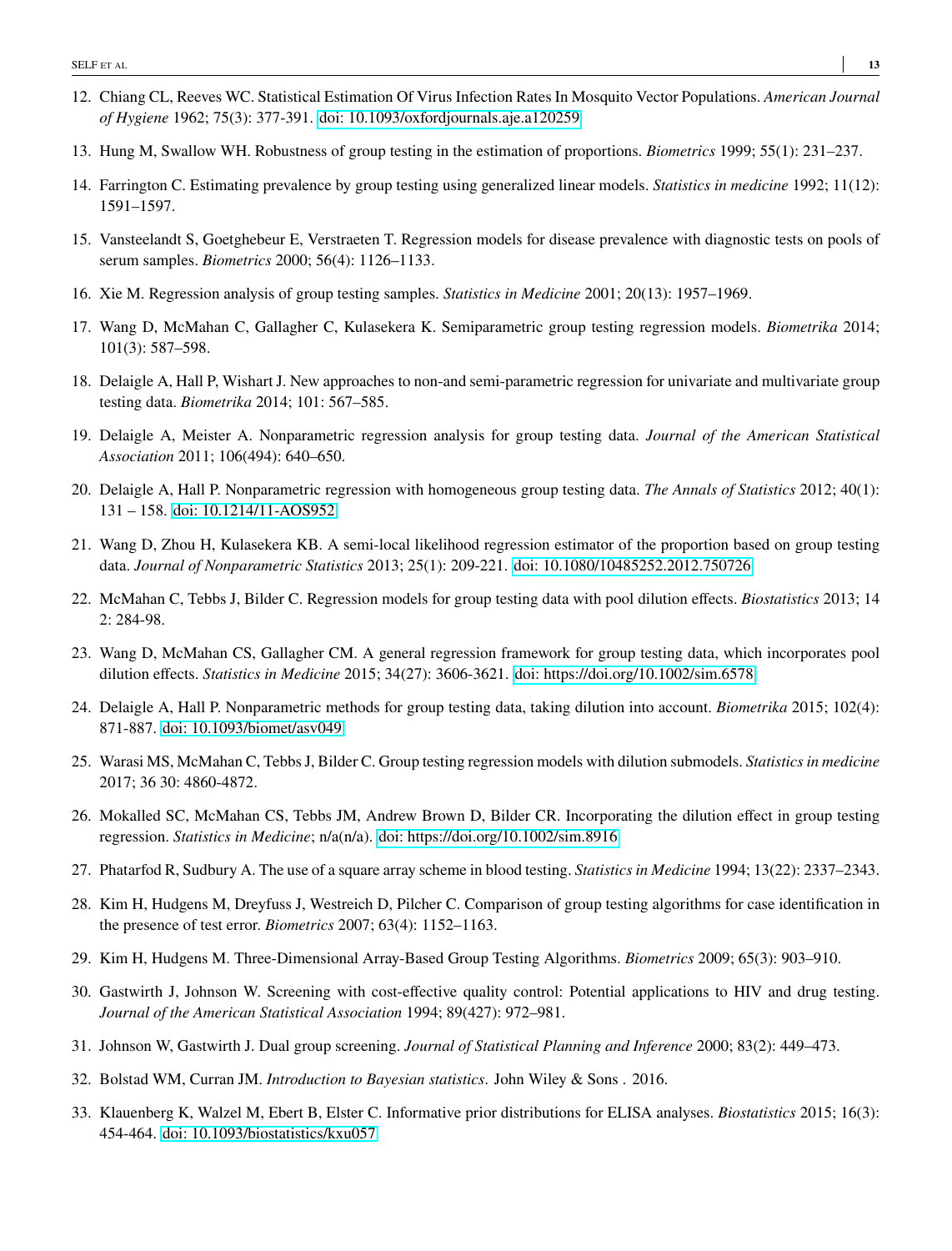- <span id="page-13-0"></span>34. Diebolt J, Robert CP. Estimation of Finite Mixture Distributions through Bayesian Sampling. *Journal of the Royal Statistical Society. Series B (Methodological)* 1994; 56(2): 363–375.
- <span id="page-13-1"></span>35. Stephens M. Dealing with label switching in mixture models. *Journal of the Royal Statistical Society: Series B (Statistical Methodology)* 2000; 62(4): 795-809. [doi: https://doi.org/10.1111/1467-9868.00265](http://dx.doi.org/https://doi.org/10.1111/1467-9868.00265)
- <span id="page-13-2"></span>36. Rodríguez CE, Walker SG. Label Switching in Bayesian Mixture Models: Deterministic Relabeling Strategies. *Journal of Computational and Graphical Statistics* 2014; 23(1): 25-45. [doi: 10.1080/10618600.2012.735624](http://dx.doi.org/10.1080/10618600.2012.735624)
- <span id="page-13-3"></span>37. Stephens M. Dealing with label switching in mixture models. *Journal of the Royal Statistical Society: Series B (Statistical Methodology)* 2000; 62(4): 795-809. [doi: https://doi.org/10.1111/1467-9868.00265](http://dx.doi.org/https://doi.org/10.1111/1467-9868.00265)
- <span id="page-13-4"></span>38. Papastamoulis P, Iliopoulos G. An Artificial Allocations Based Solution to the Label Switching Problem in Bayesian Analysis of Mixtures of Distributions. *Journal of Computational and Graphical Statistics* 2010; 19(2): 313-331. [doi:](http://dx.doi.org/10.1198/jcgs.2010.09008) [10.1198/jcgs.2010.09008](http://dx.doi.org/10.1198/jcgs.2010.09008)
- <span id="page-13-5"></span>39. Richardson S, Green PJ. On Bayesian Analysis of Mixtures with an Unknown Number of Components (with discussion). *Journal of the Royal Statistical Society: Series B (Statistical Methodology)* 1997; 59(4): 731-792. [doi:](http://dx.doi.org/https://doi.org/10.1111/1467-9868.00095) [https://doi.org/10.1111/1467-9868.00095](http://dx.doi.org/https://doi.org/10.1111/1467-9868.00095)
- <span id="page-13-6"></span>40. Chung H, Loken E, Schafer JL. Difficulties in Drawing Inferences With Finite-Mixture Models. *The American Statistician* 2004; 58(2): 152-158. [doi: 10.1198/0003130043286](http://dx.doi.org/10.1198/0003130043286)
- <span id="page-13-7"></span>41. Kunkel D, Peruggia M. Anchored Bayesian Gaussian mixture models. *Electronic Journal of Statistics* 2020; 14(2): 3869 – 3913. [doi: 10.1214/20-EJS1756](http://dx.doi.org/10.1214/20-EJS1756)
- <span id="page-13-8"></span>42. Albert J, Chib S. Bayesian analysis of binary and polychotomous response data. *Journal of the American Statistical Association* 1993; 88(422): 669–679.
- <span id="page-13-9"></span>43. Polson N, Scott J, Windle J. Bayesian inference for logistic models using Pólya–Gamma latent variables. *Journal of the American Statistical Association* 2013; 108(504): 1339–1349.
- <span id="page-13-10"></span>44. Wang D, McMahan C, Tebbs J, Bilder C. Group testing case identification with biomarker information. *Computational statistics & data analysis* 2018; 122: 156-166.
- <span id="page-13-11"></span>45. Allwright S, Bradley F, Long J, Barry J, Thornton L, Parry JV. Prevalence of antibodies to hepatitis B, hepatitis C, and HIV and risk factors in Irish prisoners: results of a national cross sectional survey. *BMJ* 2000; 321(7253): 78–82. [doi:](http://dx.doi.org/10.1136/bmj.321.7253.78) [10.1136/bmj.321.7253.78](http://dx.doi.org/10.1136/bmj.321.7253.78)

**How to cite this article:** Self, S., C. McMahan, and S. Mokalled (2021), Capturing the Pool Dilution Effect in Group Testing Regression, *Statistics in Medicine*, *XX*.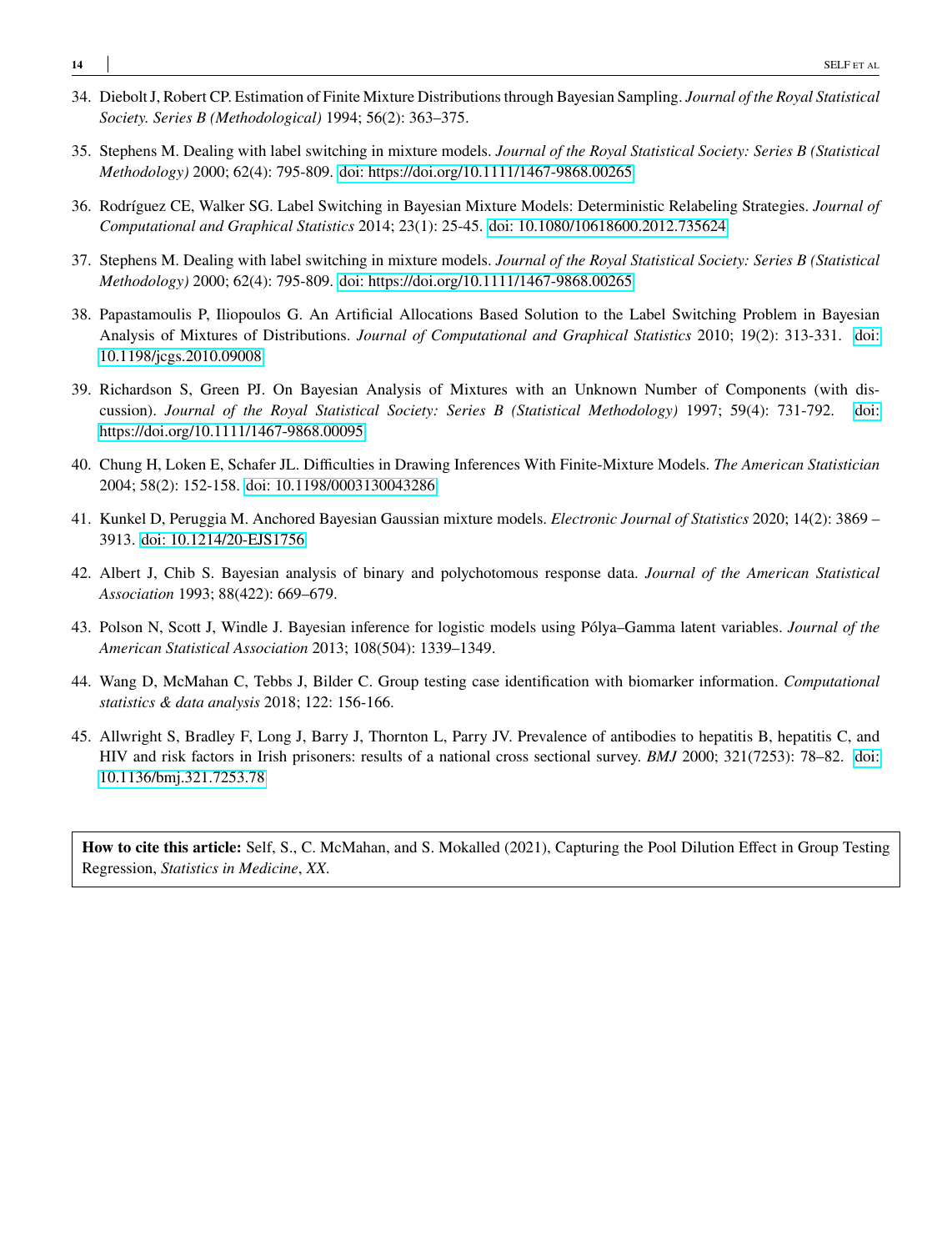<span id="page-14-0"></span>**TABLE 1** Simulation Results: The table provides the bias of the posterior mean estimate, average estimated posterior standard deviation (SD), empirical coverage probability of 95% credible intervals (CP), and sample standard deviation (SSD) of the estimated regression coefficients from regression model M1 with biomarker model D2 obtained from individual (A1), Dorfman (A2), and array (A3) testing. The testing accuracy using the estimated optimal threshold (ET) is reported in the form of true negative (TN), true positive (TP), false negative (FN), and false positive (FP) rates. The testing accuracy using the true optimal threshold (TT) is included for comparison. The average number of tests used (#) is also reported.

|       |                |           |           | Estimation    |            |               |           |           | Classification |                   |      |                 |  |  |
|-------|----------------|-----------|-----------|---------------|------------|---------------|-----------|-----------|----------------|-------------------|------|-----------------|--|--|
| $N^*$ | $A^\dagger$    | $c^{\mp}$ |           | $\beta_0$     | $\beta_1$  | $\beta_2$     |           | <b>TN</b> | TP             | FN                | FP   | $\overline{\#}$ |  |  |
| 900   |                |           | Bias (SD) | $-0.22(0.65)$ | 0.09(0.32) | 0.07(0.46)    | ET        | 0.96      | 0.98           | 0.02              | 0.04 | 900.00          |  |  |
|       | A1             |           | CP95(SSD) | 0.94(0.69)    | 0.94(0.33) | 0.94(0.50)    | <b>TT</b> | 0.96      | 0.99           | 0.01              | 0.04 |                 |  |  |
|       | A2             | 3         | Bias (SD) | $-0.37(0.72)$ | 0.15(0.35) | 0.11(0.50)    | ET        | 0.97      | 0.93           | 0.07              | 0.03 | 519.16          |  |  |
|       |                |           | CP95(SSD) | 0.94(0.75)    | 0.94(0.38) | 0.94(0.53)    | <b>TT</b> | 0.97      | 0.93           | 0.07              | 0.03 |                 |  |  |
|       |                | 5         | Bias (SD) | $-0.38(0.74)$ | 0.13(0.36) | 0.14(0.53)    | ET        | 0.97      | 0.89           | 0.11              | 0.03 | 494.96          |  |  |
|       |                |           | CP95(SSD) | 0.94(0.88)    | 0.95(0.37) | 0.93(0.66)    | <b>TT</b> | 0.97      | 0.89           | 0.11              | 0.03 |                 |  |  |
|       |                | 10        | Bias (SD) | $-0.43(0.80)$ | 0.17(0.39) | 0.15(0.56)    | ET        | 0.97      | 0.86           | 0.14              | 0.03 | 547.86          |  |  |
|       |                |           | CP95(SSD) | 0.93(0.90)    | 0.93(0.41) | 0.96(0.61)    | <b>TT</b> | 0.97      | 0.86           | 0.14              | 0.03 |                 |  |  |
|       | A <sub>3</sub> | 3         | Bias (SD) | $-0.34(0.69)$ | 0.14(0.34) | 0.11(0.48)    | ET        | 0.98      | 0.89           | $\overline{0.11}$ | 0.02 | 690.82          |  |  |
|       |                |           | CP95(SSD) | 0.91(0.84)    | 0.92(0.41) | 0.94(0.52)    | <b>TT</b> | 0.98      | 0.89           | 0.11              | 0.02 |                 |  |  |
|       |                | 5         | Bias (SD) | $-0.31(0.71)$ | 0.12(0.36) | 0.11(0.49)    | ET        | 0.98      | 0.82           | 0.18              | 0.02 | 495.16          |  |  |
|       |                |           | CP95(SSD) | 0.94(0.76)    | 0.94(0.39) | 0.94(0.51)    | <b>TT</b> | 0.98      | 0.84           | 0.16              | 0.02 |                 |  |  |
|       |                | 10        | Bias (SD) | $-0.55(0.84)$ | 0.20(0.40) | 0.20(0.58)    | ET        | 0.98      | 0.76           | 0.24              | 0.02 | 417.58          |  |  |
|       |                |           | CP95(SSD) | 0.90(1.00)    | 0.92(0.47) | 0.93(0.69)    | <b>TT</b> | 0.98      | 0.76           | 0.24              | 0.02 |                 |  |  |
| 1800  | A1             |           | Bias (SD) | $-0.01(0.41)$ | 0.02(0.21) | $-0.01(0.30)$ | ET        | 0.96      | 0.98           | 0.02              | 0.04 | 1800.00         |  |  |
|       |                |           | CP95(SSD) | 0.95(0.43)    | 0.95(0.21) | 0.95(0.31)    | <b>TT</b> | 0.96      | 0.99           | 0.01              | 0.04 |                 |  |  |
|       | A2             | 3         | Bias (SD) | $-0.17(0.45)$ | 0.09(0.23) | 0.04(0.32)    | ET        | 0.97      | 0.93           | 0.07              | 0.03 | 1038.26         |  |  |
|       |                |           | CP95(SSD) | 0.94(0.45)    | 0.94(0.23) | 0.97(0.31)    | <b>TT</b> | 0.97      | 0.93           | 0.07              | 0.03 |                 |  |  |
|       |                | 5         | Bias (SD) | $-0.16(0.46)$ | 0.07(0.24) | 0.04(0.33)    | ET        | 0.97      | 0.89           | 0.11              | 0.03 | 981.2           |  |  |
|       |                |           | CP95(SSD) | 0.95(0.46)    | 0.95(0.23) | 0.94(0.35)    | <b>TT</b> | 0.97      | 0.89           | 0.11              | 0.03 |                 |  |  |
|       |                | 10        | Bias (SD) | $-0.17(0.48)$ | 0.07(0.25) | 0.05(0.35)    | ET        | 0.97      | 0.86           | 0.14              | 0.03 | 1084.78         |  |  |
|       |                |           | CP95(SSD) | 0.95(0.49)    | 0.95(0.25) | 0.96(0.34)    | <b>TT</b> | 0.97      | 0.86           | 0.14              | 0.03 |                 |  |  |
|       | A <sub>3</sub> | 3         | Bias (SD) | $-0.12(0.44)$ | 0.05(0.23) | 0.02(0.32)    | ET        | 0.98      | 0.89           | $\overline{0.11}$ | 0.02 | 1379.68         |  |  |
|       |                |           | CP95(SSD) | 0.94(0.46)    | 0.95(0.22) | 0.94(0.32)    | <b>TT</b> | 0.98      | 0.89           | 0.11              | 0.02 |                 |  |  |
|       |                | 5         | Bias (SD) | $-0.09(0.45)$ | 0.04(0.23) | 0.02(0.32)    | ET        | 0.98      | 0.82           | 0.18              | 0.02 | 989.47          |  |  |
|       |                |           | CP95(SSD) | 0.94(0.48)    | 0.94(0.24) | 0.94(0.33)    | <b>TT</b> | 0.98      | 0.84           | 0.16              | 0.02 |                 |  |  |
|       |                | 10        | Bias (SD) | $-0.16(0.48)$ | 0.05(0.25) | 0.07(0.35)    | ET        | 0.98      | 0.77           | 0.23              | 0.02 | 837.33          |  |  |
|       |                |           | CP95(SSD) | 0.95(0.52)    | 0.94(0.26) | 0.96(0.36)    | <b>TT</b> | 0.98      | 0.76           | 0.24              | 0.02 |                 |  |  |

∗N indicates the sample size.

† A indicates the retesting protocol.

 $\mp$  c indicates the pool size.